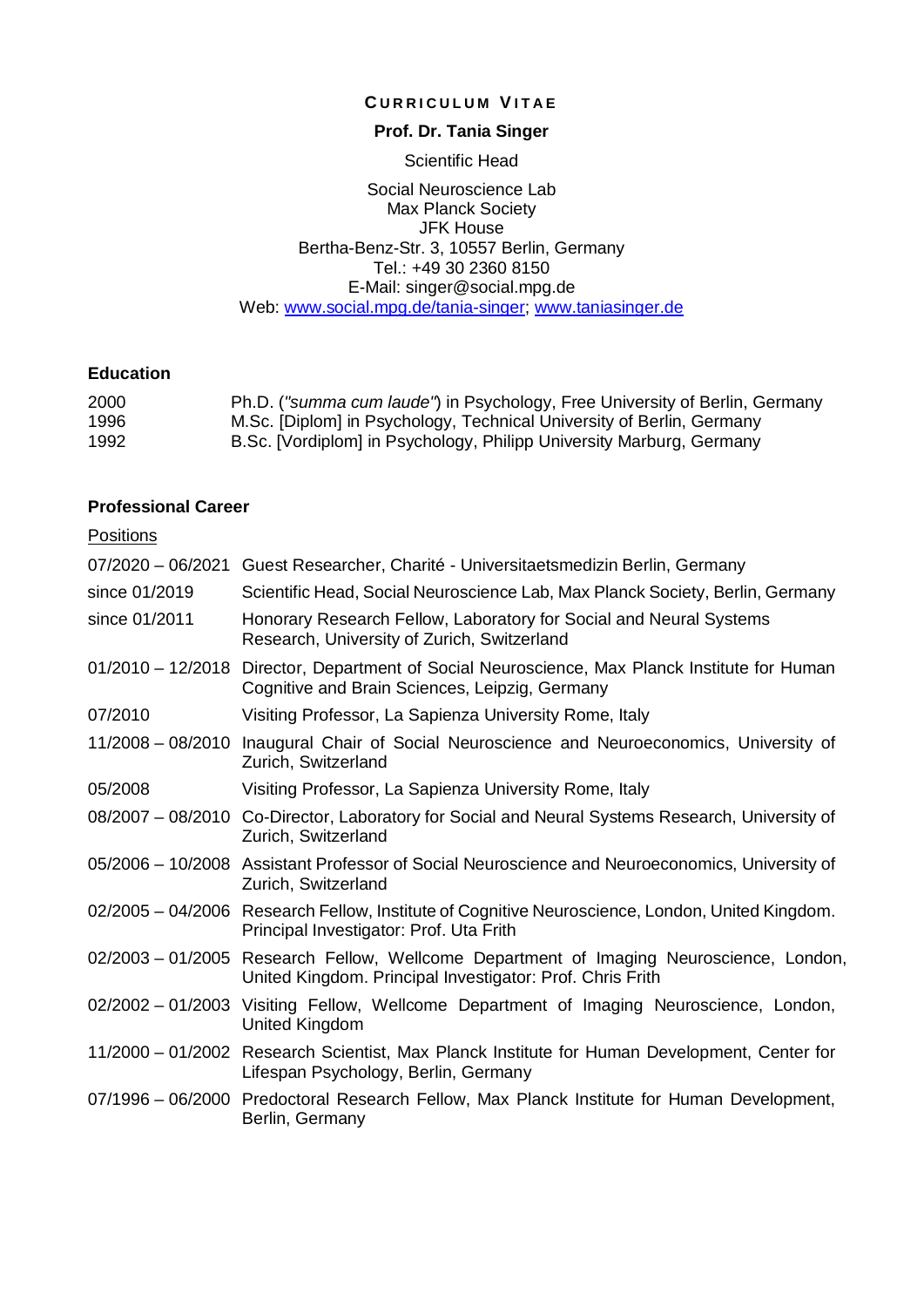| <b>Offers</b> |                                                                                                                                                          |
|---------------|----------------------------------------------------------------------------------------------------------------------------------------------------------|
| 2009          | Director, Department of Social Neuroscience, Max Planck Institute for Human<br>Cognitive and Brain Sciences, Leipzig, Germany (accepted)                 |
| 2008          | Inaugural Chair of Social Neuroscience and Neuroeconomics, University of<br>Zurich, Switzerland (accepted)                                               |
| 2008          | Chair (W3), Cluster of Excellence "Languages of Emotion" at Free University<br>Berlin, Germany (declined)                                                |
| 2008          | Sarlo-Ekman Endowed Chair, University of California, San Francisco, USA<br>(declined)                                                                    |
| 2006          | Assistant Professor of Social Neuroscience and Neuroeconomics, University of<br>Zurich, Switzerland (accepted)                                           |
| 2006          | Assistant Professor (tenure track), McGovern Institute for Brain Research,<br>Massachusetts Institute of Technology (MIT), Cambridge, MA, USA (declined) |
| 2006          | Assistant Professor (tenure track), Psychology Department, University of<br>Groningen, the Netherlands (declined)                                        |
| 2006          | Lecturer, School of Psychology, Bangor University, Wales, United Kingdom<br>(declined)                                                                   |
| 2006          | Lecturer, Department of Psychology, University College London, United<br>Kingdom (declined)                                                              |

# **Grants and Awards**

| 2022          | Tania Singer is awarded the Phillip Sandblom Stipend (20.000 SEK)                                                                                                                                                                                                                                                                                                                                                                        |
|---------------|------------------------------------------------------------------------------------------------------------------------------------------------------------------------------------------------------------------------------------------------------------------------------------------------------------------------------------------------------------------------------------------------------------------------------------------|
| 2021          | Tania Singer is awarded the "Danke Skulptur" (Thanks to sculpture) by Dr. Faraj<br>Remmo                                                                                                                                                                                                                                                                                                                                                 |
| 2020          | Grant of Berlin University Alliance (BUA) Pandemic Special Call on research<br>project "CovSocial: App-based online-monitoring of social cohesion and mental<br>health during SARS-CoV2-pandemic", in cooperation with Mazda Adli, Sonja<br>Entringer, Christine Heim, Manuel Voelkle, Elisabeth Binder and Felix<br>Blankenburg, (EUR 100,000)                                                                                          |
| 2018          | Bellagio Center Residency, The Rockefeller Foundation, New York, NY, USA                                                                                                                                                                                                                                                                                                                                                                 |
| 2018          | Spring 2018 Bogliasco Fellowship, The Bogliasco Foundation, New York, NY,<br><b>USA</b>                                                                                                                                                                                                                                                                                                                                                  |
| 2018          | Tania Singer has been elected by the German ManagerMagazin to be one of<br>the 100 most influential women in economy                                                                                                                                                                                                                                                                                                                     |
| 2016          | Tania Singer has been elected by the German ManagerMagazin to be one of<br>the 75 most influential women in economy                                                                                                                                                                                                                                                                                                                      |
| 2015          | Tania Singer has been elected by the German ManagerMagazin to be one of<br>the 50 most influential women in economy                                                                                                                                                                                                                                                                                                                      |
| $2014 - 2018$ | Grant of Bundesministerium für Bildung und Forschung (BMBF), Bonn,<br>Germany, on Research project P4 ("Modulatory effects of oxytocin treatment on<br>higher-order social cognition in ASD", Co-PIs Philipp Kanske, Sören Krach,<br>Frieder Paulus) of the ASD-net ("Autism Spectrum Disorder across the lifespan:<br>From a better etiological understanding, through valid diagnosis, to more<br>effective health care"; EUR 354,517) |
| $2013 - 2017$ | Grant from the Institute for New Economic Thinking (INET) on "From homo<br>economicus towards caring economics" together with Prof. Dr. Dennis Snower,<br>New York, NY, USA (EUR 784,440)                                                                                                                                                                                                                                                |
|               |                                                                                                                                                                                                                                                                                                                                                                                                                                          |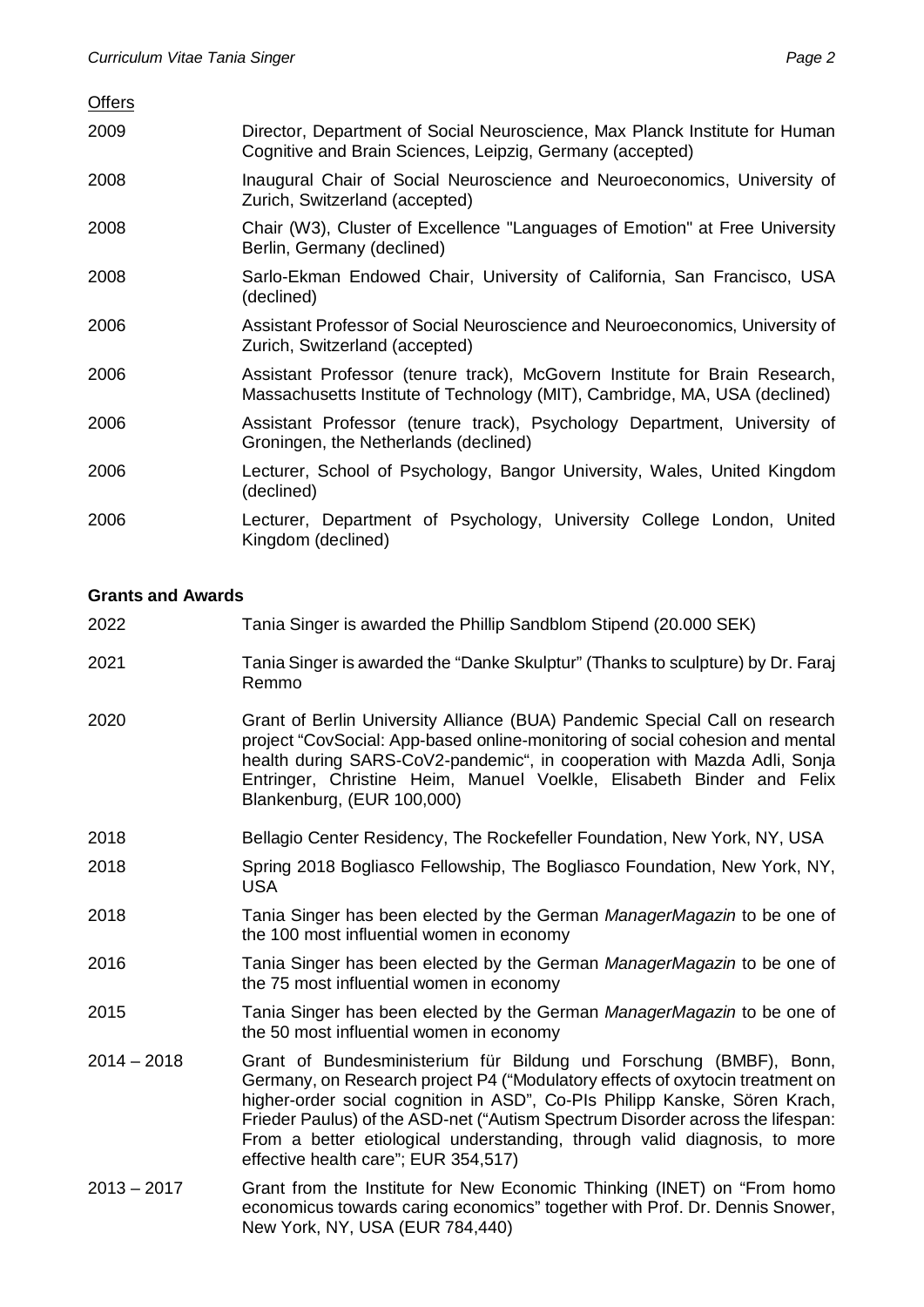| $2010 - 2011$ | Grant from the National Centre of Competence in Research (NCCR) on Neural<br>Plasticity and Repair, Zurich, Switzerland (CHF 25,000)                                                               |
|---------------|----------------------------------------------------------------------------------------------------------------------------------------------------------------------------------------------------|
| $2009 - 2012$ | Grant from the Foundation for Scientific Research of the University of Zurich,<br>Switzerland (CHF 13,000)                                                                                         |
| $2009 - 2010$ | Grant from the National Centre of Competence in Research (NCCR) on Neural<br>Plasticity and Repair, Zurich, Switzerland (CHF 75,000)                                                               |
| $2008 - 2014$ | Starting Grant from the European Research Council (ERC; EUR 1,500,000)                                                                                                                             |
| $2008 - 2010$ | Grant from the Betty and David Koetser Foundation for Brain Research, Zurich,<br>Switzerland (CHF 146,475)                                                                                         |
| $2008 - 2010$ | Grant from the Neuroscience Center Zurich (ZNZ), Switzerland (CHF 142,800)                                                                                                                         |
| $2008 - 2011$ | Grant from the Swiss National Science Foundation (SNF; CHF 296,000)                                                                                                                                |
| $2007 - 2011$ | Grant from the National Centre of Competence in Research (NCCR) on Neural<br>Plasticity and Repair, Zurich, Switzerland (CHF 196,666)                                                              |
| $2007 - 2010$ | Grant from the National Centre of Competence in Research (NCCR) for the<br>Affective Sciences, Geneva, Switzerland (CHF 140,000)                                                                   |
| 2004          | Grant for a Novartis Symposium "Empathy and Fairness: Neuronal,<br>Psychological and Developmental Basis" by Singer, Blakemore, Frith, and Frith;<br>held in October, 2005, London, United Kingdom |
| $2003 - 2005$ | Grant from the German Academy of Sciences Leopoldina, Halle, Germany                                                                                                                               |
| 2001          | Otto Hahn Medal of the Max Planck Society for best dissertation of the year<br>2000                                                                                                                |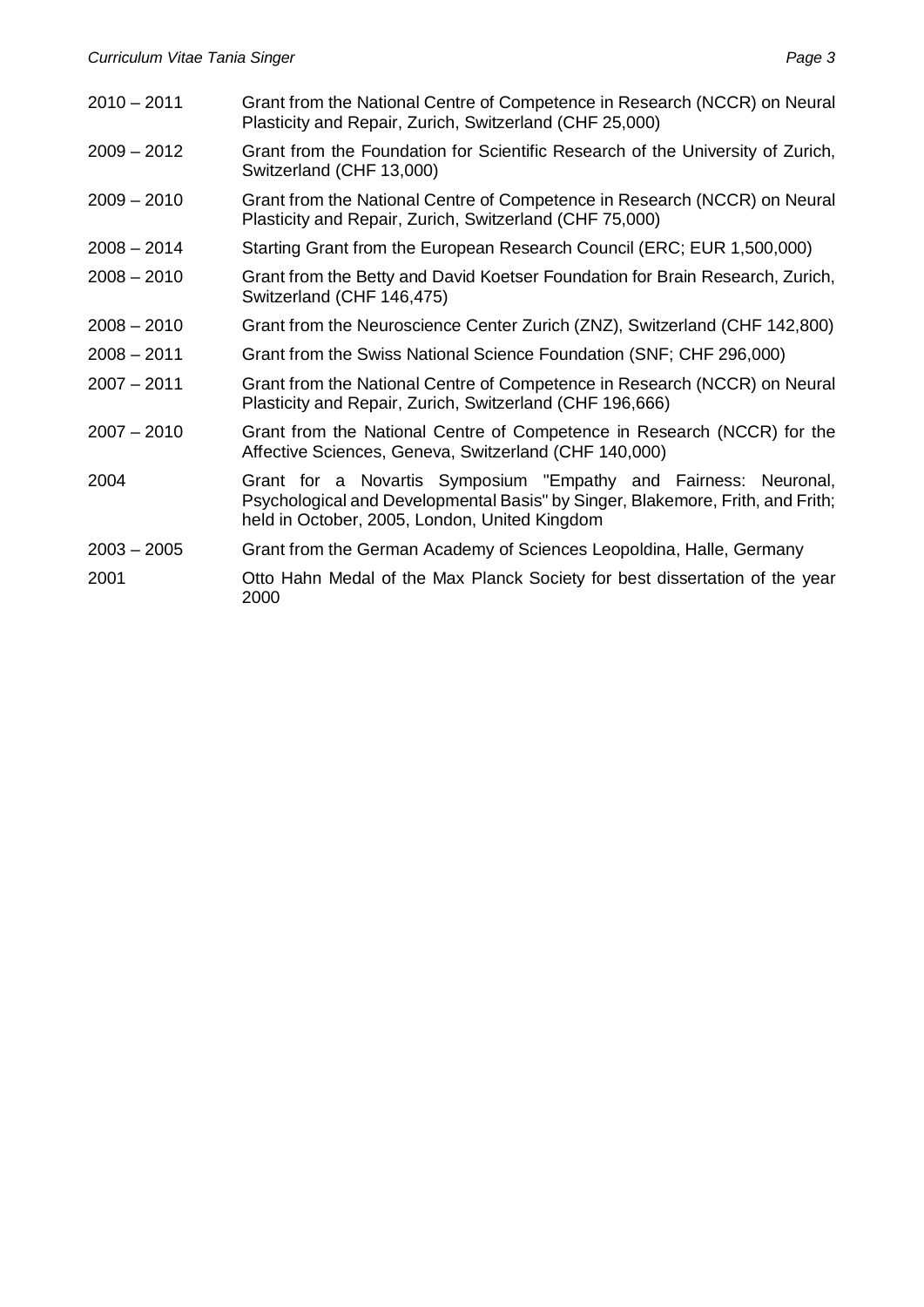# **Board, Fellowships, and Scientific Committee Memberships**

| 2022- present    | Board Member, Global Compassion Coalition, CA, USA                                                                                                                                  |
|------------------|-------------------------------------------------------------------------------------------------------------------------------------------------------------------------------------|
| 2021- present    | Scientific Advisor of Humanize, Luxembourg                                                                                                                                          |
| $2021 - present$ | Scientific Advisor of Benevolently, Delaware, MD, USA                                                                                                                               |
| $2021 - present$ | Scientific Advisory Board Member, T. Denny Sanford Institute for Empathy and<br>Compassion, San Diego, CA, USA                                                                      |
| 2020 - present   | Member, Interdisciplinary Forum Neurourbanistics, Berlin, Germany                                                                                                                   |
| $2020$ – present | Advisory Board Member, Vivir Agradecidos Foundation, Buenos Aires,<br>Argentina                                                                                                     |
| $2019 - present$ | Ambassador Gemeinwohl Ökonomie (GWÖ), Austria                                                                                                                                       |
| $2018 - present$ | Honorary Board Member, Mind & Life Europe, Winterthur, Switzerland                                                                                                                  |
| $2017 - present$ | Fellow, International Positive Psychology Association (IPPA), Melbourne,<br>Australia                                                                                               |
| $2015 - present$ | Membership,<br>Österreichischer<br>Bundesverband<br>für<br>Honorary<br>Achtsamkeit/Mindfulness (ÖBAM), Hellwang, Austria                                                            |
| $2014 - present$ | Advisory Group Member, European New Economics Research & Policy<br><b>Network</b>                                                                                                   |
| $2014 - 2018$    | Board Member, Mind & Life Europe, Winterthur, Switzerland                                                                                                                           |
| $2013 - present$ | Advisory Board Member, Human Mind Project, London, United Kingdom                                                                                                                   |
| $2013 - present$ | Member, Young Academy of Europe (YAE), Europe                                                                                                                                       |
| $2012 - 2018$    | Board Member, Mind & Life Institute (MLI), Charlottesville, VA, USA                                                                                                                 |
| $2012 - 2014$    | Member, European Advisory Committee, Mind & Life Europe, Winterthur,<br>Switzerland                                                                                                 |
| $2011 - 2019$    | Honorary Professor for Social Neurosciences, Faculty of Biosciences,<br>Pharmacy and Biology, University of Leipzig, Germany                                                        |
| $2011 - 2019$    | Honorary Professor for Social Neuroscience, Psychology Department, Faculty<br>of Life Sciences Humboldt-Universität zu Berlin, Germany                                              |
| $2011 - 2018$    | Board & Faculty Member, International Max Planck Research School on<br>Neuroscience of Communication: Function, Structure and its Plasticity (IMPRS)<br>NeuroCom), Leipzig, Germany |
| $2011 - 2016$    | Member, European Initiative for Integrative Psychological Science, Association<br>for Psychological Science (APS)                                                                   |
| $2010 - 2019$    | Faculty and Scientific Council Member, Berlin School of Mind and Brain                                                                                                              |
| $2010 - 2011$    | Principal Investigator, Center for Integrative Life Sciences (CILS), Berlin                                                                                                         |
| $2010 - present$ | Member, Center for Research in Economics, Management, and the Arts<br>(CREMA), Zurich, Switzerland                                                                                  |
| $2009 - present$ | Advisory Board Member, Center for Compassion and Altruism Research and<br>Education (CCARE), Stanford University School of Medicine, Stanford, CA,<br><b>USA</b>                    |
| $2010 - present$ | Member & Fellow, Association for Psychological Science (APS)                                                                                                                        |
| $2010 - present$ | Fellow, Mind & Life Institute (MLI), Hadley, MA, USA                                                                                                                                |
| $2006 - present$ | Associate Member, Institut Jean Nicod, Paris, France                                                                                                                                |
| $2006 - 2010$    | Associate, Swiss Centre for Affective Sciences, Geneva, Switzerland                                                                                                                 |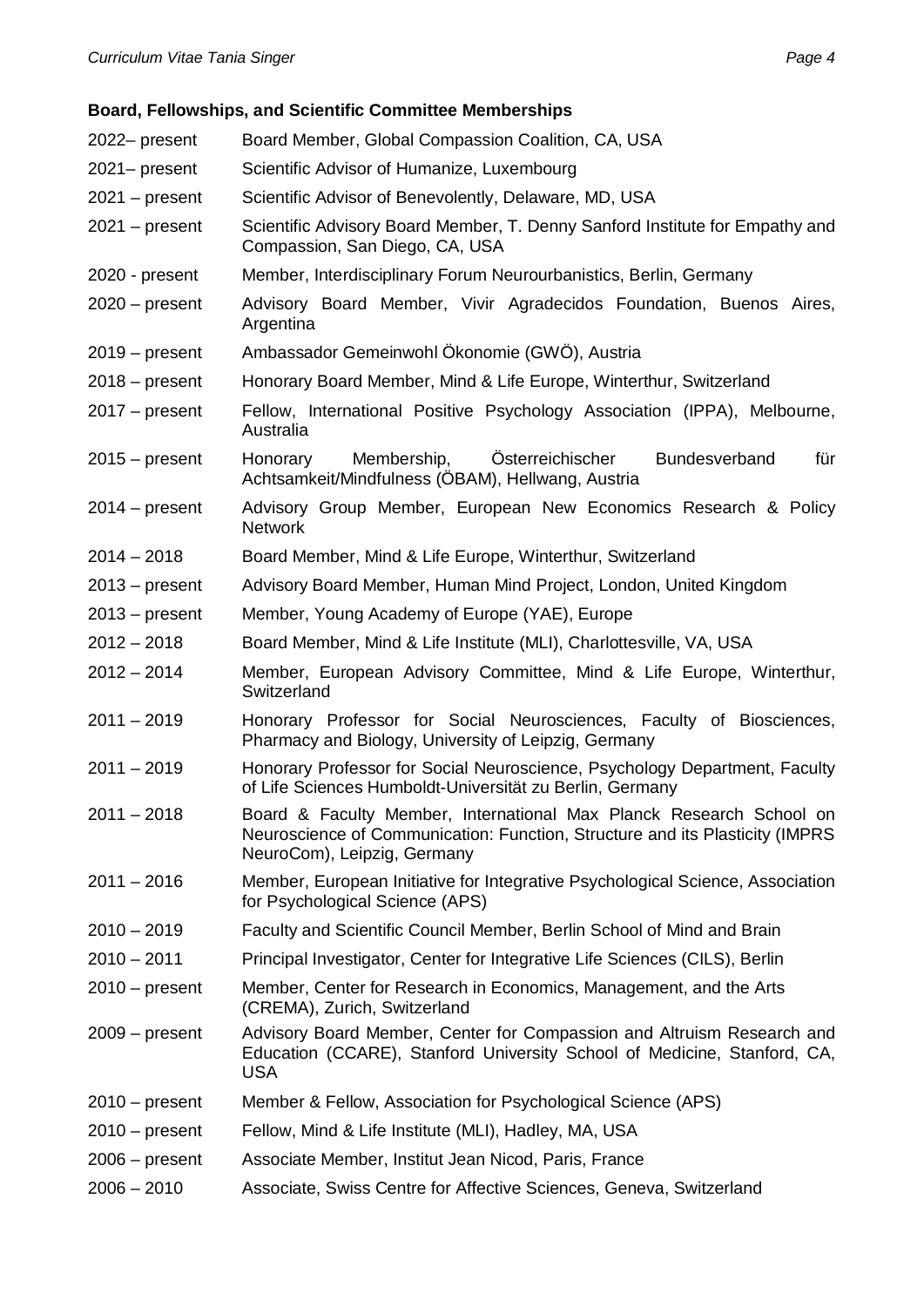# **Memberships in Scientific Organizations**

| $2013 - 2014$    | Member, Association for the Scientific Study of Consciousness (ASSC) |
|------------------|----------------------------------------------------------------------|
| $2012 - present$ | Member, Social and Affective Neuroscience Society (SANS)             |
| $2011 - present$ | Member, Society for Neuroeconomics                                   |
| $2011 - present$ | Member, Society for Social Neuroscience (S4SN)                       |
| $2010 - present$ | Member, Association for Psychological Science (APS)                  |
| $2010 - present$ | Member, German Neuroscience Society (NWG)                            |
| $2010 - present$ | Member, German Psychological Society (DGPs)                          |
| $2010 - present$ | Member, Society for Personality and Social Psychology (SPSP)         |
| $2009 - 2020$    | Member, Organization for Human Brain Mapping (OHBM)                  |
| $2009 - present$ | Member, Leopoldina Academy Circle of Friends, Germany                |
| $2009 - present$ | Member, Society for Neuroscience (SfN)                               |
| $2009 - 2011$    | Member, International Brain Research Organization (IBRO)             |
| $2008 - present$ | Member, The New York Academy of Sciences (NYAS)                      |
| $2007 - present$ | Member, Cognitive Neuroscience Society (CNS)                         |
|                  |                                                                      |

# **Editorial Activities**

### Journal Editorial Board & Section Editing

| $2011 - 2017$ | Consulting Editor, <i>Emotion</i>                                     |
|---------------|-----------------------------------------------------------------------|
| 2009          | Editorial Advisory Board Member, The Year in Cognitive Neuroscience   |
| 2008          | Section Editor of the Special Section on Empathy, <i>Emotion 8(6)</i> |
| $2008 - 2016$ | Consulting Editor, Social Cognitive and Affective Neuroscience        |
| $2006 - 2008$ | Associate Editor, Social Cognitive and Affective Neuroscience         |
|               |                                                                       |

### Ad Hoc Journal Reviewing

*Brain Brain Research Cerebral Cortex Philosophical Transactions of the Royal Society Cognitive Brain Research Consciousness and Cognition Cortex Current Biology Current Opinion in Neurobiology Emotion European Journal of Neuroscience Journal of Cognitive Neuroscience Journal of Pain Nature Nature Communications Nature Neuroscience NeuroImage Neuron*

*Neuropsychologia Neuroreport Neuroscience & Biobehavioral Reviews Philosophical Transactions of the Royal Society Physiology PLoS Biology PLoS One Proceedings of the National Academy of Science Psychological Bulletin Psychological Science Science Scientific Reports Social Cognitive and Affective Neuroscience Social Neuroscience The Journal of Neuroscience Trends in Cognitive Sciences*

### **Organization of Symposia, Meetings, and Conferences**

2021 Planning Committee, 2022 European Neurophenomenology, Contemplative, and Embodied Cognition Network (ENCECON) Workshop, France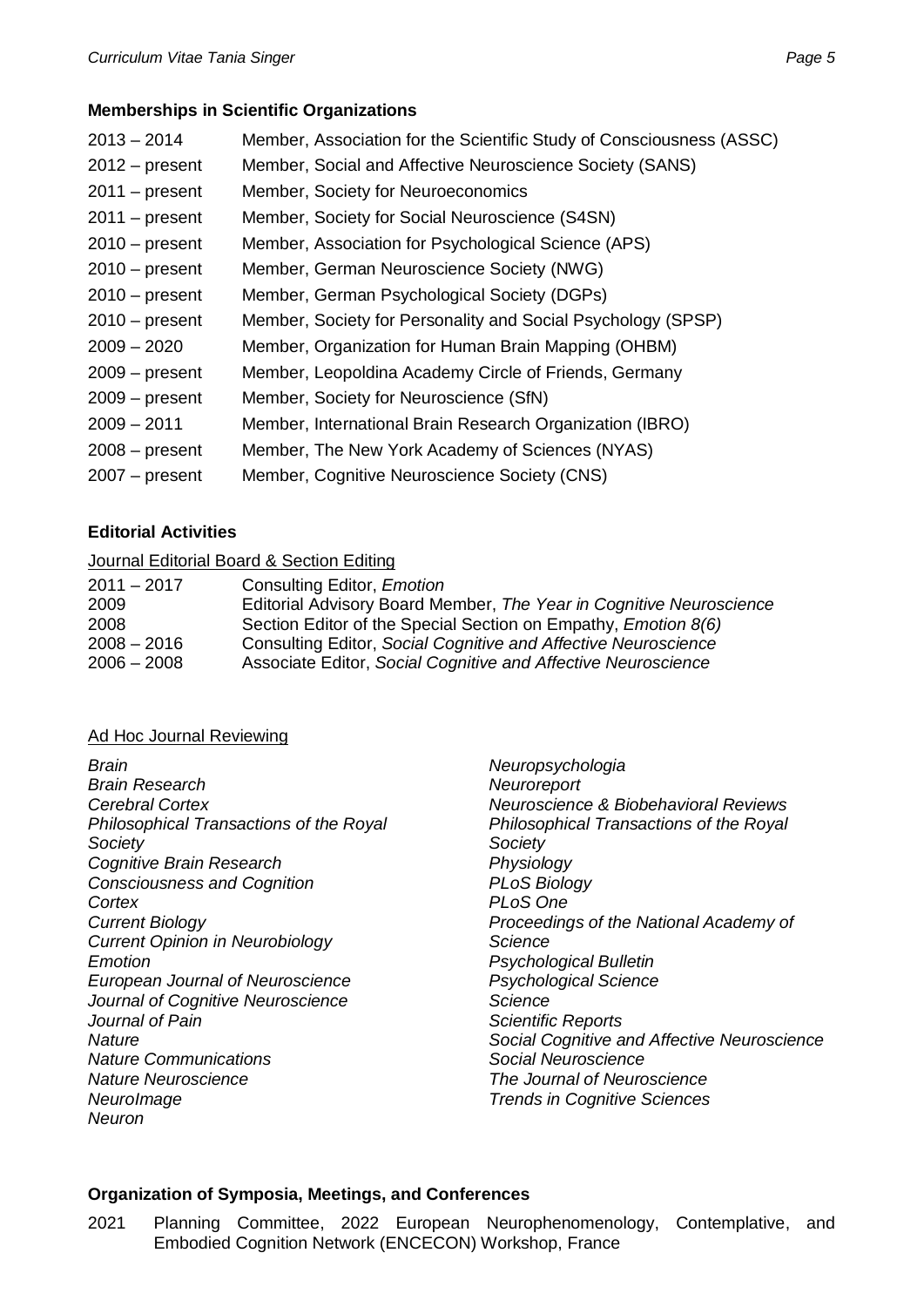- 2019 Planning Committee, European Neurophenomenology, Contemplative, and Embodied Cognition Network (ENCECON) Workshop, Schloss Buchenau, Germany
- 2016 Co-Organizer of "Power and care: A Mind & Life dialogue with H.H. the Dalai Lama", Brussels, Belgium
- 2016 Co-Organizer of the workshop "The European neurophenomenology, contemplative, and embodied cognition network (ENCECON)", Château de la Bourlie, France
- 2016 Co-Organizer of the symposium "Frontiers in cognitive neuroscience", Max Planck Institute for Human Cognitive and Brain Sciences, Leipzig, Germany
- 2016 Co-Organizer of the symposium "Frontiers in computational neuroscience", Max Planck Institute for Human Cognitive and Brain Sciences, Leipzig, Germany
- 2014 Organizer of the workshop "Cutting edge research on human development: Learning, social cognition, action, and emotion", Max Planck Institute for Human Cognitive and Brain Sciences, Leipzig, Germany
- 2013 Co-Organizer of the "Mind & Life European symposium for contemplative studies", Berlin, **Germany**
- 2012 Steering Committee Member of the 2012 International Symposia for Contemplative Studies, Denver, CO, USA
- 2011 Organizer of the workshop "How to train compassion", Berlin, Germany
- 2010 Co-organizer of the Laboratory for Social and Neural Systems Research Opening Symposium, University of Zurich, Switzerland
- 2010 Co-organizer of the Mind & Life XX Meeting "Altruism and compassion in economic systems: A dialogue at the interface of economics, neuroscience and contemplative siences", Zurich, Switzerland (with H.H. the 14<sup>th</sup> Dalai Lama)
- 2008 Co-organizer of the international symposium "Foundations of human social behavior", University of Zurich, Switzerland
- 2008 Chair of symposium "A common role of anterior insula in feelings, empathy, and risk?" Annual Meeting of the Cognitive Neuroscience Society (CNS), San Francisco, CA
- 2007 Chair (with Klaus Scherer) of invited symposium "New trends in affective and social sciences", 10<sup>th</sup> Congress of the Swiss Society of Psychology, "Differences, Diversity, and Change", Zurich, Switzerland
- 2007 Co-organizer of the NCCR Affective Sciences workshop "Empathy and prosocial behavior: Are they linked?", Geneva, Switzerland, USA
- 2005 Co-organizer of an ICN symposium "Empathy and fairness", Institute of Cognitive Neuroscience (ICN), London, United Kingdom
- 2005 Co-organizer of the Novartis symposium "Empathy and fairness", London, United Kingdom

### **Selected Media Coverage**

#### Selected international media (TV and print)

*ARTE, NBC TV, ABC TV, BBC News 24, BBC World Service, BBC Radio 4 and 5, London Broadcast, Financial Times, Huffington Post, La Libre, La Vie, Le Point, Le Figaro*, *National Geographic, Neue Züricher Zeitung, New Scientist, San Francisco Chronicle*, *St. Galler Tagblatt, The Guardian, The New York Times, The Times, Tribune de Genève, Science Magazine*

#### German print media

*Berliner Zeitung, Die ZEIT, Die WELT, Der Spiegel, Der Tagesspiegel, EMMA, ManagerMagazin, Frankfurter Allgemeine Zeitung, Frankfurter Rundschau, Gehirn und Geist, GEO, Handelsblatt, Leipziger Volkszeitung, Max Planck Journal, Psychologie Heute, National Geographic, Süddeutsche Zeitung, Thüringische Landeszeitung, Vogue, WirtschaftsWoche*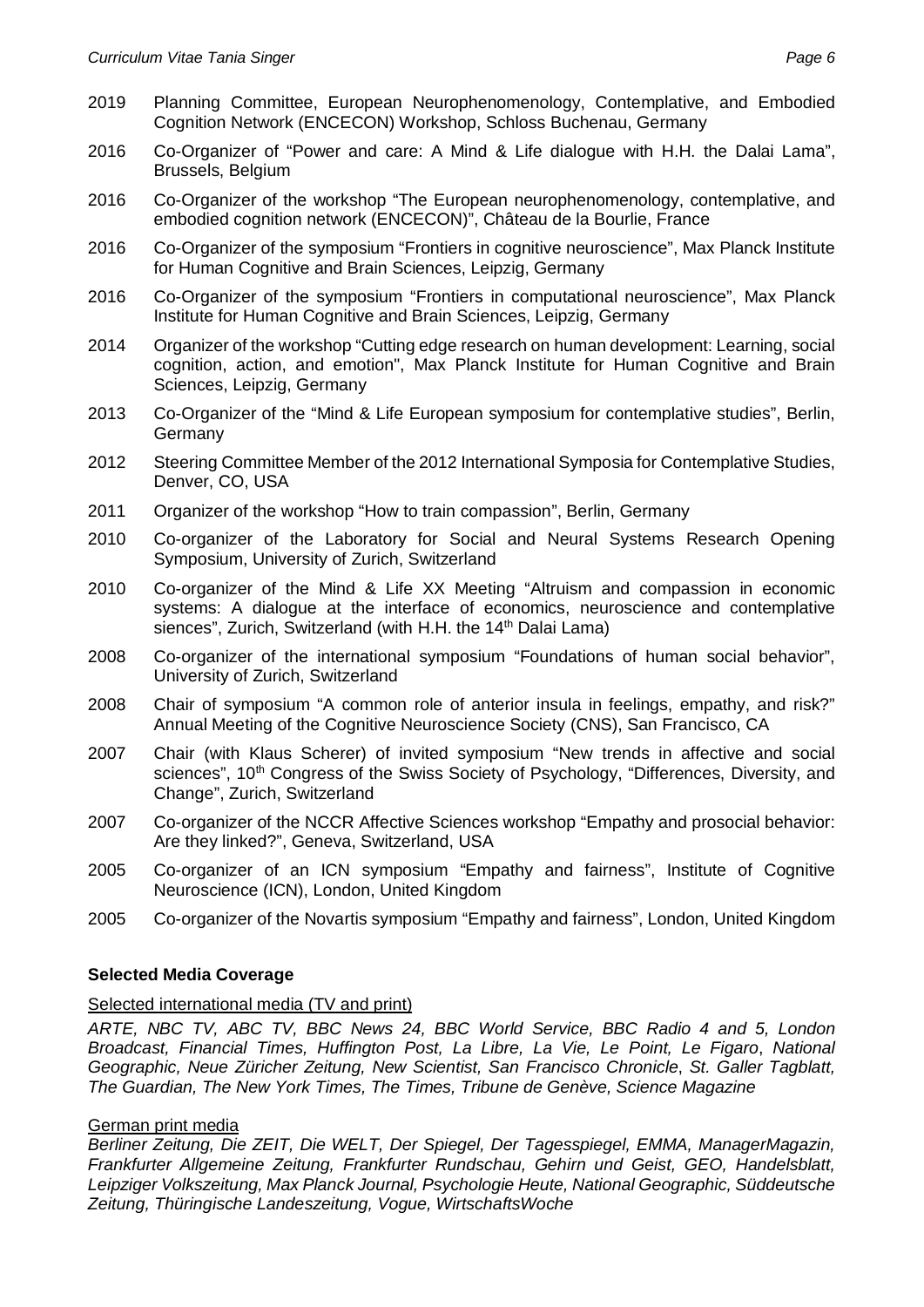# German TV Channels and Radio

*ARTE, BR-Alpha, 3sat, MDR, NDR, RBB, SF1, TSR1, ZDF Deutschlandradio, ORF1, rbbKultur*

### Online media

*FOCUS Online, heute.de, Huffington Post, New Scientist, Project Syndicate, Science Daily, Psychology Today, Tagesspiegel Online, ZEIT Online*

### **Pocast**

*Sidewalktalks, Weiter.Denken.Ordnen.Gestalten (AHG), Cuba Platform, tabularasa*

# **Teaching Experience**

| <b>June 2022</b> | Workshop, Mount Madonna Center, Watsonville, USA                                                                                                                                                                                                                |  |
|------------------|-----------------------------------------------------------------------------------------------------------------------------------------------------------------------------------------------------------------------------------------------------------------|--|
| Mar 2022         | Masterclass Reconnect to Society, Schloss Neuhardenberg, Germany                                                                                                                                                                                                |  |
| Nov 2021         | Lecture, AchtSam University Salzburg, Austria (online)                                                                                                                                                                                                          |  |
| Oct 2021         | Workshop, Emerge Gathering, Berlin, Germany                                                                                                                                                                                                                     |  |
| <b>July 2021</b> | "ReConnect for Healthcare Masterclass "Burnout or Resilience? From Empathic<br>Distress to Compassion", Diplôme Universitaire de Médecine Méditation et<br>Neurosciences", Mont St. Odile, France                                                               |  |
| <b>June 2021</b> | "The Neuroscience and Spiritual Practice of Love and Compassion in Service of a<br>More Caring Society", Spirit of Humanity Forum, Iceland                                                                                                                      |  |
| January 2020     | "The Neuroscience of Empathy, Compassion and Prosociality: Lessons from the<br>ReSource Project", Diplôme Universitaire de<br>Médecine<br>Méditation<br>et<br>Neurosciences", Mont St. Odile, France                                                            |  |
| June 2019        | "Beyond Mindfulness: A Social Neuroscience Perspective on How to Cultivate<br>Mind and Heart" Cortona Week Summerschool, Todi, Italy                                                                                                                            |  |
| January 2019     | "The Neuroscience of Empathy, Compassion and Prosociality: Lessons from the<br>ReSource Project", Diplôme Universitaire de Médecine<br>Méditation<br>et<br>Neurosciences", Mont St. Odile, France                                                               |  |
| <b>June 2017</b> | "Plasticity of the Social Brain: Effects of a One-year Mental Training Study on<br>Social Connectedness, Compassion, Theory of Mind, Social Stress and the Body"<br>Mind & Life Summer Research Institute Garrison Institute, Garrison, New York,<br><b>USA</b> |  |
| February 2017    | "Lessons from the ReSource Project: Effects of a One-Year Mental Training<br>on Brain Plasticity, Compassion, Perspective Taking, Attention, Stress,<br>Interoception and Prosocial Behavior" Oxford Mindfulness Center, Oxford, UK                             |  |
| August 2015      | "Lessons from the ReSource Project: How can we get from the cultivation of<br>consciousness, brain, and behavior to a more caring society?" European<br>ReSearch Summer School (ESRI), Chiemsee, Germany                                                        |  |
| Winter 2014/15   | "When socio-affective neurosciences meets decision sciences: The puzzle of<br>understanding and cooperating with others", Humboldt University and Berlin<br>School of Mind and Brain School, Berlin, Germany                                                    |  |

Winter 2014/15 Mini-course (graduate level), Department of Economics, University of Zurich, **Switzerland**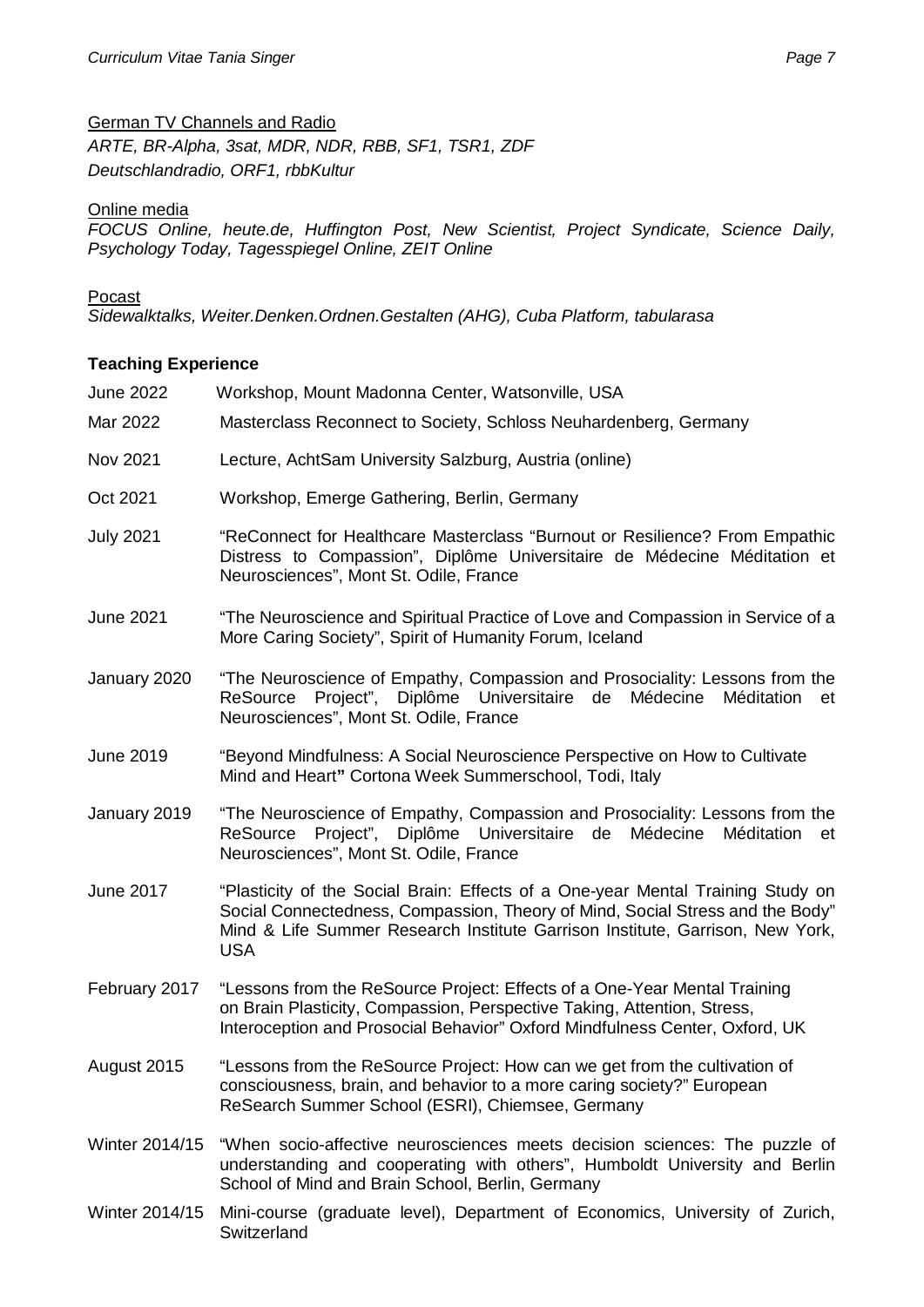- August 2014 "Integrating First- and Third-Person Perspective in Contemplative Neuroscience: Examples and Challenges" European Research Summer School (ESRI), Chiemsee, Germany
- Winter 2011/12 "Empathie Wie kann sich der Mensch mental und emotional in andere hineinversetzen?", Ringvorlesung "Miteinander – Füreinander? Sozialverhalten von Menschen und Affen", Georg August University Göttingen, Germany
- Spring 2010 "Introduction to neuroeconomics and social neuroscience" (undergraduate level), University of Zurich, Switzerl. (with Grit Hein, Susanne Leiberg, Nikolaus Steinbeis)
- Spring 2010 "Foundations of human social behavior" (post-graduate level) University of Zurich, Switzerland (with Ernst Fehr, Klaas Enno Stephan)
- Fall 2009 "Introduction to Neuroeconomics and Social Neuroscience" (undergraduate level) University of Zurich (with Grit Hein, Susanne Leiberg, Nikolaus Steinbeis)
- Fall 2009 "Social neuroscience" (graduate level), University of Zurich, Switzerland
- Fall 2009 "Frontiers in social neuroscience and neuroeconomics" (post-graduate level) University of Zurich, Switzerland (with Ernst Fehr, Klaas Enno Stephan)
- Fall 2009 "Foundations of human social behavior" (post-graduate level) University of Zurich (with Ernst Fehr, Markus Heinrichs, Klaas Enno Stephan)
- May 2009 3<sup>rd</sup> Cargèse Summer School on Consciousness ("Self-consciousness and Consciousness of others"), Institut d'Etudes Scientifiques de Cargèse, Corsica, France
- Spring 2009 "Social neuroscience" (graduate level), University of Zurich, Switzerland (with Olga Klimecki, Romana Snozzi)
- Spring 2009 "Foundations of human social behavior" (post-graduate level), University of Zurich (with Ernst Fehr, Markus Heinrichs, Klaas Enno Stephan)
- Fall 2008 "Social neuroscience" (graduate level), University of Zurich, Switzerland
- Fall 2008 "Frontiers in social neuroscience and neuroeconomics" post-graduate level), University of Zurich (with Ernst Fehr, Markus Heinrichs, Klaas Enno Stephan)
- Fall 2008 "Foundations of human social behavior" (post-graduate level), University of Zurich (with Ernst Fehr, Markus Heinrichs, Klaas Enno Stephan)
- Jun 2008 Mind & Life Summer Research Institute, Garrison Institute, Garrison, New York, USA
- Spring 2008 "Social neuroscience" (graduate level), University of Zurich, Switzerland
- Spring 2008 "Foundations of human social behavior" (post-graduate level), University of Zurich (with Ernst Fehr, Markus Heinrichs, Klaas Enno Stephan)
- Fall 2007 "Social neuroscience" (graduate level), University of Zurich, Switzerland
- Fall 2007 "Foundations of human social behavior" (post-graduate level), University of Zurich (with Ernst Fehr, Markus Heinrichs)
- Jul 2007 MRC/CSHL Summer Workshop "The biology of social cognition", St. Anne's College, University of Oxford, United Kingdom
- Jul 2007 5 5<sup>th</sup> European Neuro-IT and Neuroengineering School "Cognition & Action", Hanse Institute for Advanced Study (HWK), Delmenhorst, Germany
- Spring 2007 "Social neuroscience" (graduate level), University of Zurich, Switzerland
- Spring 2007 "Foundations of human social behavior" (post-graduate level), University of Zurich, Switzerland (with Ernst Fehr, Markus Heinrichs, and Michael Kosfeld)
- Dec 2006 PENS-Hertie Winter School "Brain basis of social interaction: From concepts to imaging", Kitzbühl, Austria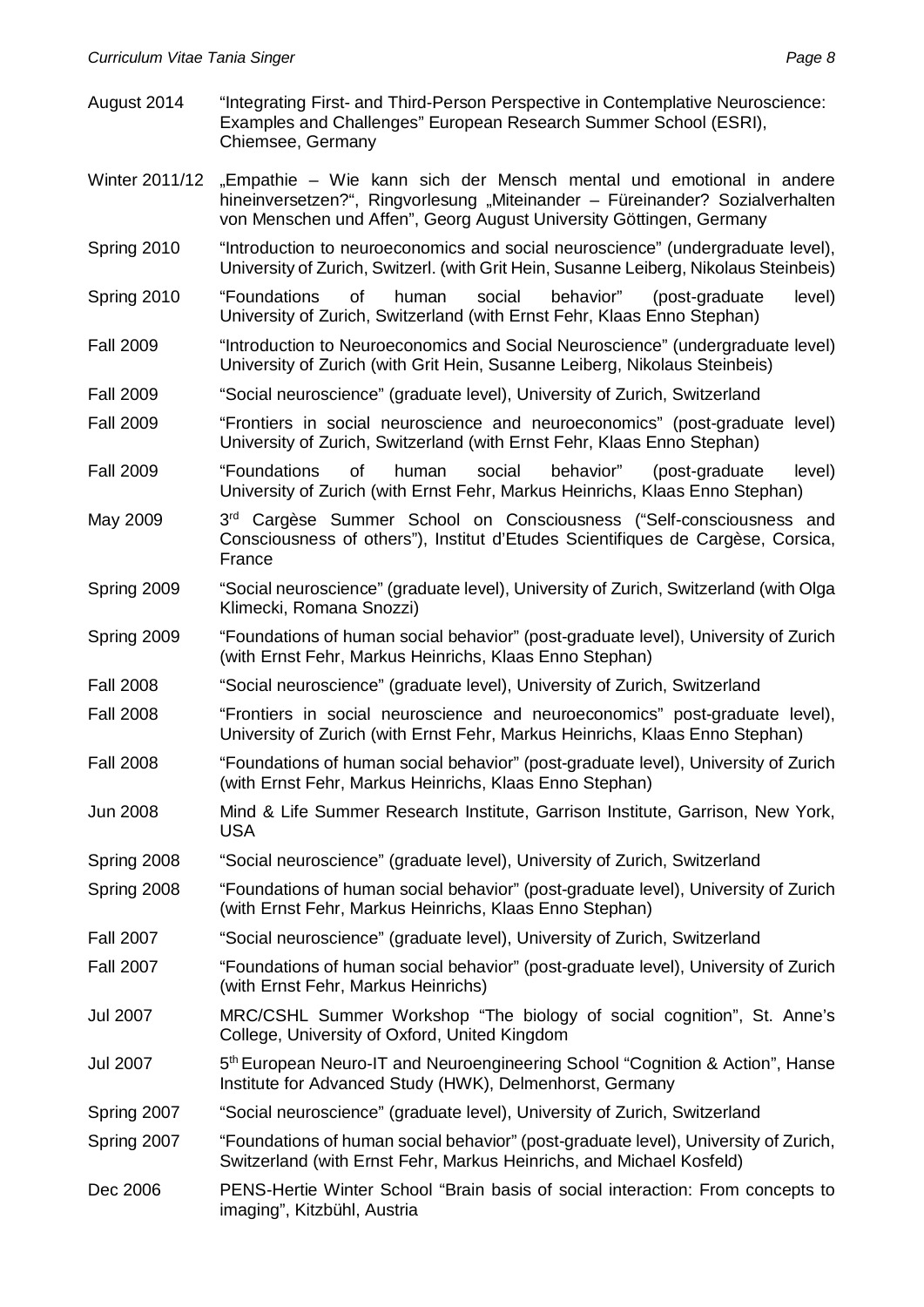- 2005 2006 Organizer of the "Social Club" series, Institute of Cognitive Neuroscience, London, United Kingdom
- 2002 2003 Organizer of the "Brain meeting" series, Wellcome Department of Imaging Neuroscience, London, United Kingdom

### **Research Interests**

- Social and affective neuroscience (social emotions such as empathy, compassion, brain plasticity, social decision-making, development of social cognition, psychopathology of the social brain)
- Neuroeconomics, caring economics and cooperation research
- Contemplative neuroscience, mental training, meditation and mindfulness research
- Multi-method approach (functional and structural MRI, rt-fMRI, TMS, behavioral methods, hormonal and autonomic measures, game theoretical and neuroeconomic paradigms, subjective measures and phenomenology, virtual reality paradigms)

# **Publications**

### Books

- 9 **Singer, T.**, Koop, S. & Godara, M. (2021). *The CovSocial Project: How did the Berliners feel during Covid-19 pandemic?* Berlin: Social Neuroscience Lab.
- 8 Ricard, M., **Singer, T.,** & Karius, K. (eds.) (2019). *Die Macht der Fürsorge. Wissenschaft und Buddhismus in Dialog mit dem Dalai Lama*. KNAUR.LEBEN.
- 7 Ricard, M., **Singer, T.,** & Karius, K. (eds.) (2019). *Power and care. Toward balance for our common future – Science, society, and spirituality. In dialogue with the Dalai Lama*. Boston, MA: MIT Press.
- 6 Ricard, M., **Singer, T.,** & Karius, K. (2018). *Pouvoir et altruisme.* Paris: Allary Éditions.
- 5 **Singer, T**., Kok, B. E., Bornemann, B., Zurborg, S., Bolz, M., & Bochow, C. (2016). *The ReSource Project: Background, design, samples, and measurements*. Max Planck Institute for Human Cognitive and Brain Sciences, Leipzig.
- 4 **Singer, T.,** & Ricard, M. (eds.) (2015). *Caring economics: Conversations on altruism and compassion, between scientists, economists, and the Dalai Lama (pp. 240)*. New York: Picador.
- 3 **Singer, T.,** & Ricard, M. (eds.) (2015). *Mitgefühl in der Wirtschaft. Ein bahnbrechender Forschungsbericht (pp. 255)*. München: Knaus.
- 2 **Singer, T.**, & Bolz, M. (eds.) (2013). *Compassion: Bridging practice and science.* Retrieved from http://www.compassion-training.org. Leipzig: Max Planck Institute for Human Cognitive and Brain Sciences.
- 1 **Singer, T.**, & Bolz, M. (eds.) (2013). *Mitgefühl: In Alltag und Forschung.* Retrieved from http://www.compassion-training.org. Leipzig: Max Planck Institute for Human Cognitive and Brain Sciences.

### Articles in Refereed Journals

140 Linz, R., Puhlmann, L. M., Engert, V., & **Singer, T.** (2022). Investigating the impact of distinct contemplative mental trainings on daily life stress, thoughts and affect – evidence from a ninemonth longitudinal ecological momentary assessment study. *Psychoneuroendocrinology*. 105800. doi: 10.1016/j.psyneuen.2022.105800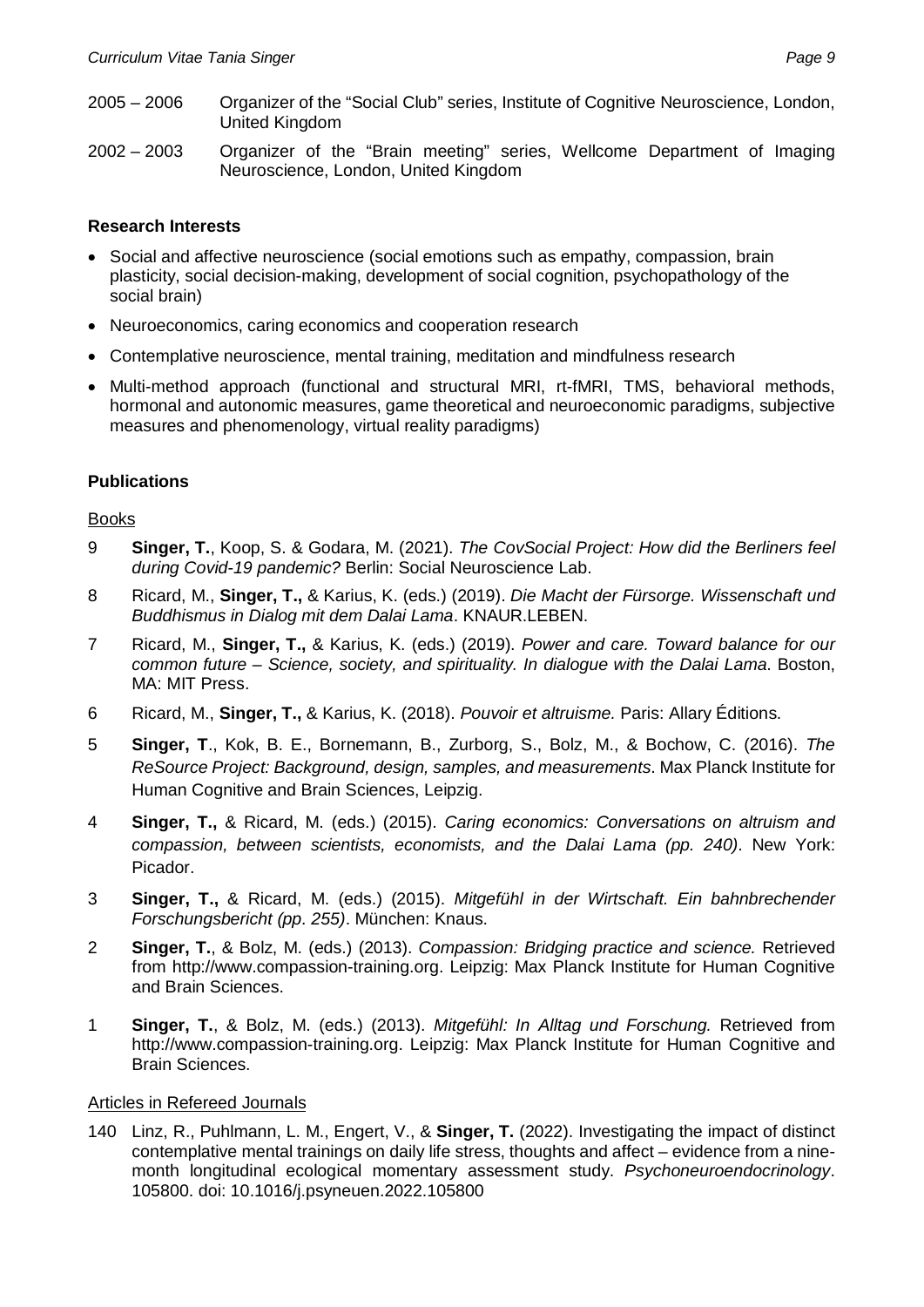- 139 Hoehne, K., Vrticka, P., Engert, V. & **Singer, T.** (2022). Plasma oxytocin is modulated by mental training, but does not mediate its stress-buffering effect. *Psychoneuroendocrinology*, 105734. 10.1016/j.psyneuen.2022.105734
- 138 Silveira, S. J., Hecht, M., Matthäus, H., Adli, M., Voelkle, M. C. & **Singer, T.** (2022). Coping with the COVID-19 Pandemic: Perceived Changes in Psychological Vulnerability, Resilience and Social Cohesion before, during and after Lockdown. *International Journal of Environmental Research and Public Health*, *19*(6). 10.3390/ijerph19063290
- 137 Silveira, S. J., Hecht, M., Adli, M., Voelkle, M. & **Singer, T.** (2022) Exploring the Structure and Interrelations of Time-Stable Psychological Resilience, Psychological Vulnerability, and Social Cohesion. *Frontiers in Psychiatry*. doi: 10.3389/fpsyt.2022.804763
- 136 Godara, M., Silveira, S. J., Matthäus, H., Heim, C., Voelkle, M., Hecht, M., et al. (2021). Investigating differential effects of socio-emotional and mindfulness-based online interventions on mental health, resilience and social capacities during the COVID-19 pandemic: The study protocol. *PLoS One, 16*(11): e0256323. doi:10.1371/journal.pone.0256323
- 135 Boeckler-Raettig, A. & **Singer, T.** (2021). Longitudinal Evidence for Differential Plasticity of Cognitive Functions: Mindfulness-based mental training enhances working memory, but not perceptual discrimination, response inhibition and metacognition. *Journal of Experimental Psychology: General*. doi: 10.1037/xge0001143
- 134 Mayer, A.; Preckel, K.; Ihle, K.; Piecha, F.; Junghanns, K.; Reiche, S.; Rademacher, L.; Müller-Pinzler, L.; Stolz, D.; Kamp-Becker, I. et al. (2021). Assessment of reward-related brain function after a single-dose of oxytocin in autism: a randomized controlled trial. *Biological Psychiatry*. doi: 10.1016/j.bpsgos.2021.10.004
- 133 Puhlmann, L.M.C., Vrticka, P., Linz, Stalder, T., Kirschbaum. C., Engert V. **& Singer, T.** (2021). Contemplative mental training reduces hairglucocortovcoid levels in a randomized clinical trial. *Psychosomatic Medicine. 83*(8). 495-905*.* doi: 10.1097/PSY.0000000000000970
- 132 Hoffmann, F.; Grosse Wiesmann, C.; **Singer, T**.; Steinbeis, N. (2021). Development of functional network architecture explains changes in children's altruistically motivated helping. *Developmental Science. e13167.*doi*:* 10.1111/desc.13167.
- 131 Puhlmann, L. M., Linz, R., Valk, S. L.; Vrticka, P., Vos de Wael, R., Bernasconi, A., Bernasconi, N.; Caldairou, B., Papassotiriou, I., Chrousos, G. P., Bernhardt, B.C:, **Singer, T.** & Engert, V. (2021). Association between hippocampal structure and serum Brain-Derived Neurotrophic Factor (BDNF) in healthy adults: A registered report. *NeuroImage,* 236, 118011. doi: 10.1016/j.neuroimage.2021.118011
- 130 Favre, P., Kanske, P., Engen, H. & **Singer, T.** (2021). Decreased emotional reactivity after 3 month socio-affective but not attention- or meta-cognitive-based mental training: A randomized, controlled, longitudinal fMRI study. *NeuroImage*, 237. 118132. doi: 10.1016/j.neuroimage.2021.118132
- 129 Chierchia, G., Parianen Lesemann, F. H., Snower, D. & **Singer T.** (2021) Cooperation across multiple game theoretical paradigms is increased by fear more than anger in selfish individuals. *Scientific Reports*. 11:9351. doi: 10.1038/s41598-021-88663-0
- 128 Chierchia, G., Przyrembel, M., Parianen Lesemann, F. H., Bosworth, S., Snower, D., & **Singer, T.** (2021). Navigating Motivation: A Semantic and Subjective Atlas of 7 Motives. *Frontiers in Psychology*. doi:10.3389/fpsyg.2020.568064
- 127 Tholen, M.G., Trautwein, F.-M., Böckler, A., Kanske, P. & **Singer, T.** (2020). fMRI item analysis of empathy and theory of mind. *HBM, 41(10)*, 2611-2628. doi: 10.1002/hbm.24966.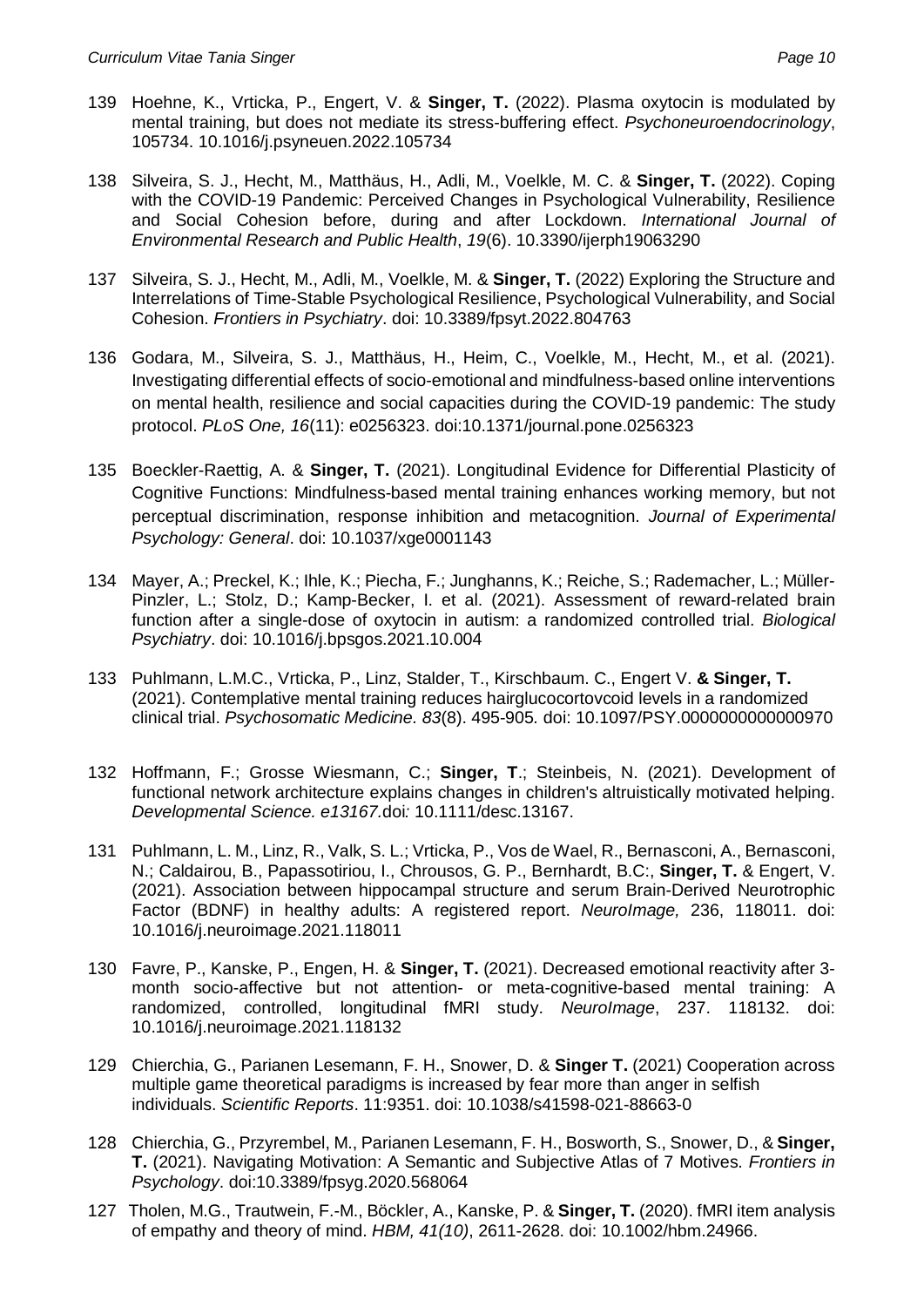- 126 Grosse Wiesmann, C., Friederici, A.D., Steinbeis, N., & **Singer, T.** (2020). Two different systems for thinking about other people's thoughts in the developing brain. *Proceedings of the National Academy of Sciences*, *117*(12), 6928-6935.
- 125 Trautwein, F., Kanske P., Böckler-Raettig, A. & **Singer, T.** (2020). Differential Benefits of Mental Training Types for Attention, Compassion, and Theory of Mind. *Cognition, 194*. doi: 10.1016/j.cognition.2019.104039
- 124 Puhlmann, L.M.C., Engert, V., Apostolakou, E., Papassotiriou, I., Chrousos, G. P., Vrtička, P. & **Singer, T.** (2019). Only vulnerable adults show change in chronic low-grade inflammation after contemplative mental training: evidence from a randomized clinical trial*. Scientific Reports, 9(1)*. 1-12. doi:10.1038/s41598-019-55250-3
- 123 Puhlmann, L.M.C., Valk, S.S., Engert, V., Bernhardt, B.C., Lin, J., Epel, E.S., Vrtička & **Singer, T.** (2019). Association of Short-Term Change in Telomere Length with Cortical Thickness Changes and Effects of Mental Training Among Healthy Adults: A randomised clinical trial. *JAMA Network Open 2 (9)*: e199687. doi:10.1001/jamanetworkopen.2019.9687
- 122 Przyrembel, M., Vrticka, P., Engert, V. & **Singer, T.** (2019). Loving-Kindness-Meditation A Queen of Hearts? Physio-Phenomenonlogical Investigation on the Variety of experience*. Journal of Consciousness Studies, 26(7,8).* 95-129.
- 121 Preckel, K., Trautwein, F. M., Paulus, F. M., Kirsch, P., Krach, S., **Singer, T.**, & Kanske, P. (2019). Neural mechanisms of affective matching across faces and scenes. *Scientific reports*, *9*(1), 1492*.*
- 120 Bornemann, B., Kovacs, P., & **Singer, T.** (2019). Voluntary upregulation of heart rate variability is improved by mental contemplative training. *Scientific Reports, 9:*7860. doi:10.1038/s41598- 019-44201-7
- 119 Linz, R., Puhlmann, L. M. C., Apostolakou, F., Mantzou, E., Papassotiriou, I., Chrousos, G. P., ... & **Singer, T.** (2019). Acute psychosocial stress increases serum BDNF levels: an antagonistic relation to cortisol but no group differences after mental training. *Neuropsychopharmacology*, 1. doi: 10.1038/s41386-019-0391-y
- 118 **Singer, T.**, & Engert, V. (2019). It matters what you practice: Differential training effects on subjective experience, behavior, brain and body in the *ReSource Project*. *Current Opinion in Psychology, 28,* 151–158.
- 117 Banzhaf, C., Hoffmann, F., Kanske, P., Fan, Y., Walter, H., Spengler, S., Schreiter, S., **Singer, T.** & Bermpohl, F. (2018). Interacting and dissociable effects of alexithymia and depression on empathy. *Psychiatry Research, 270,* 631–638. doi: 10.1016/j.psychres.2018.10.045.
- 116 Böckler, A., Tusche, A., Schmidt, P., & **Singer, T.** (2018). Distinct mental trainings differentially affect altruistically motivated, norm motivated, and self-reported prosocial behaviour. *Scientific Reports, 8:*13560*.* doi: 10.1038/s41598-018-31813-8
- 115 Böckler, A., Tusche, A., & **Singer, T.** (2018). The structure of human prosociality revisited: Corrigendum and addendum to Böckler, Tusche, and Singer (2016). *Social Psychological and Personality Science*, *9*(6), 754–759. doi: 10.1177/1948550617722200
- 114 Engen, H. G., Bernhardt, B. C., Skottnik, L., Ricard, M., & **Singer, T.** (2018). Structural changes in socio-affective networks: Multi-modal MRI findings in long-term meditation practitioners. *Neuropsychologia, 116*(A), 26–33. doi: 10.1016/j.neuropsychologia.2017.08.024.
- 113 Engen, H., Kanske, P., & **Singer, T.** (2018). Endogenous emotion generation ability is associated with the capacity to form multimodal internal representations. *Scientific Reports, 8*:1953*.* doi: 10.1038/s41598-018-20380-7
- 112 Engert, V., Kok, B., Puhlmann, L., Stalder, T., Kirschbaum, C., Papanastasopoulou, C., Papassotiriou, I., Pervanidou, P., Chrousos, G. P., & **Singer, T.** (2018). Exploring the multidimensional complex systems structure of the stress response and its relation to health and sleep outcomes. *Brain, Behavior, and Immunity, 73,* 390–402*.* doi: 10.1016/j.bbi.2018.05.023.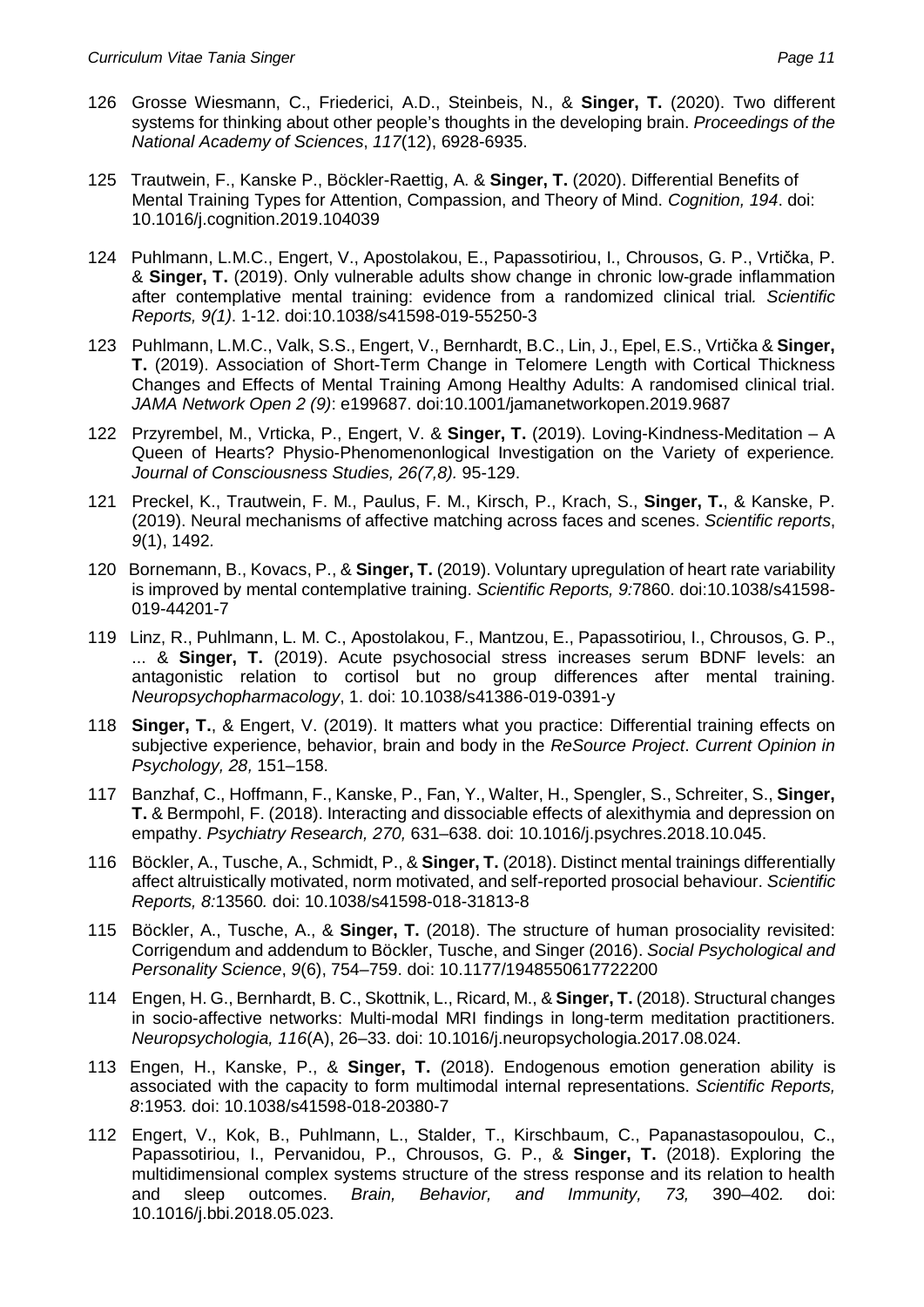- 111 Engert, V., Ragsdale, A., & **Singer, T.** (2018). Cortisol stress resonance in the laboratory is associated with inter-couple diurnal cortisol covariation in daily life. *Hormones and Behavior,* 98, 183-190. doi: 10.1016/j.yhbeh.2017.12.018
- 110 Grosse Wiesmann, C., Friederici, A. D., Disla, D., Steinbeis, N., & **Singer, T.** (2018). Longitudinal evidence for 4-year-olds' but not 2- and 3-year-olds' false belief-related action anticipation. *Cognitive Development, 46,* 58–68. doi: 10.1016/j.cogdev.2017.08.007
- 109 Hildebrandt, L. K., McCall, C., & **Singer, T.** (2018). Socio-affective versus socio-cognitive mental trainings differentially affect emotion regulation strategies. *Emotion*. Advance online publication. doi:10.1037/emo0000518
- 108 Linz, R., **Singer, T.**, & Engert, V. (2018). Interactions of momentary thought content and subjective stress predict cortisol fluctuations in a daily life experience sampling study. *Scientific Reports, 8:*15462. doi:10.1038/s41598-018-33708-0
- 107 Lumma, A.-L., Valk, S. L., Böckler, A., Vrticka, P., & **Singer, T.** (2018). Change in emotional self-concept following socio-cognitive training relates to structural plasticity of the prefrontal cortex. *Brain and Behavior, 8*(4):e00940*.* doi:10.1002/brb3.940
- 106 Mendes, N., Steinbeis, N., Bueno-Guerra, N., Call, J., & **Singer, T.** (2018). Preschool children and chimpanzees incur costs to watch punishment of antisocial others. *Nature Human Behaviour, 2,* 4551. doi: 10.1038/s41562-017-0264-5
- 105 Preckel, K., Kanske, P., **Singer, T.** (2018). On the interaction of social affect and cognition: empathy, compassion and theory of mind. *Current Opinion in Behavioral Sciences*, 19, 1–6. doi:10.1016/j.cobeha.2017.07.010
- 104 Przyrembel, M., & **Singer, T.** (2018). Experiencing meditation Evidence for differential effects of three contemplative mental practices in micro-phenomenological interviews. *Consciousness and Cognition, 62*, 82–101. doi: 10.1016/j.concog.2018.04.004
- 103 Böckler, A., Herrmann, L., Trautwein, F.-M., Holmes, T., & **Singer, T.** (2017). Know thy selves: Learning to understand oneself increases the ability to understand others. *Journal of Cognitive Enhancement, 1*(2), 197209. doi: 10.1007/s41465-017-0023-6
- 102 Böckler, A., Sharifi, M., Kanske, P., Dziobek, I., & **Singer, T.** (2017). Social decision making in narcissism: Reduced generosity and increased retaliation are driven by alterations in perspective-taking and anger. Personality and Individual Differences, 104, 1–7. doi: 10.1016/j.paid.2016.07.020
- 101 Bornemann, B., & **Singer, T.** (2017). Taking time to feel our body: Steady increases in heartbeat perception accuracy and decreases in alexithymia over 9 months of contemplative mental training. *Psychophysiology*, *54*(3), 469482. doi 10.1111/psyp.12790
- 100 Chierchia, G., Parianen Lesemann, F. H., Snower, D., Vogel, M., & **Singer, T.** (2017). Caring cooperators and powerful punishers: Differential effects of induced care and power motivation on different types of economic decision making. *Scientific Reports, 7*:11068. doi:10.1038/s41598-017-11580-8
- 99 Engen, H. G., Kanske, P., & **Singer, T.** (2017). The neural component-process architecture of endogenously generated emotion. *Social Cognitive and Affective Neuroscience, 12*(2), 197211. doi: 10.1093/scan/nsw108
- 98 Engen, H. G., Smallwood, J., & **Singer, T.** (2017). Differential impact of task relevance of emotion on three indices of prioritized processing for facial expressions of fear and anger. *Cognition and Emotion, 31(1), 175-184. doi: 10.1080/02699931.2015.1081873*
- 97 Engert, V., Kok, B. E., Papassotiriou, I., Chrousos, G. P., & **Singer, T.** (2017). Specific reduction in cortisol stress reactivity after social but not attention-based mental training. *Science Advances, 3*(10): e1700495. doi:10.1126/sciadv.1700495
- 96 Grosse Wiesmann, C., Friederici, A. D., **Singer, T.**, & Steinbeis, N. (2017). Implicit and explicit false belief development in preschool children. *Developmental Science, 20*(5): e12445*.* doi:10.1111/desc.12445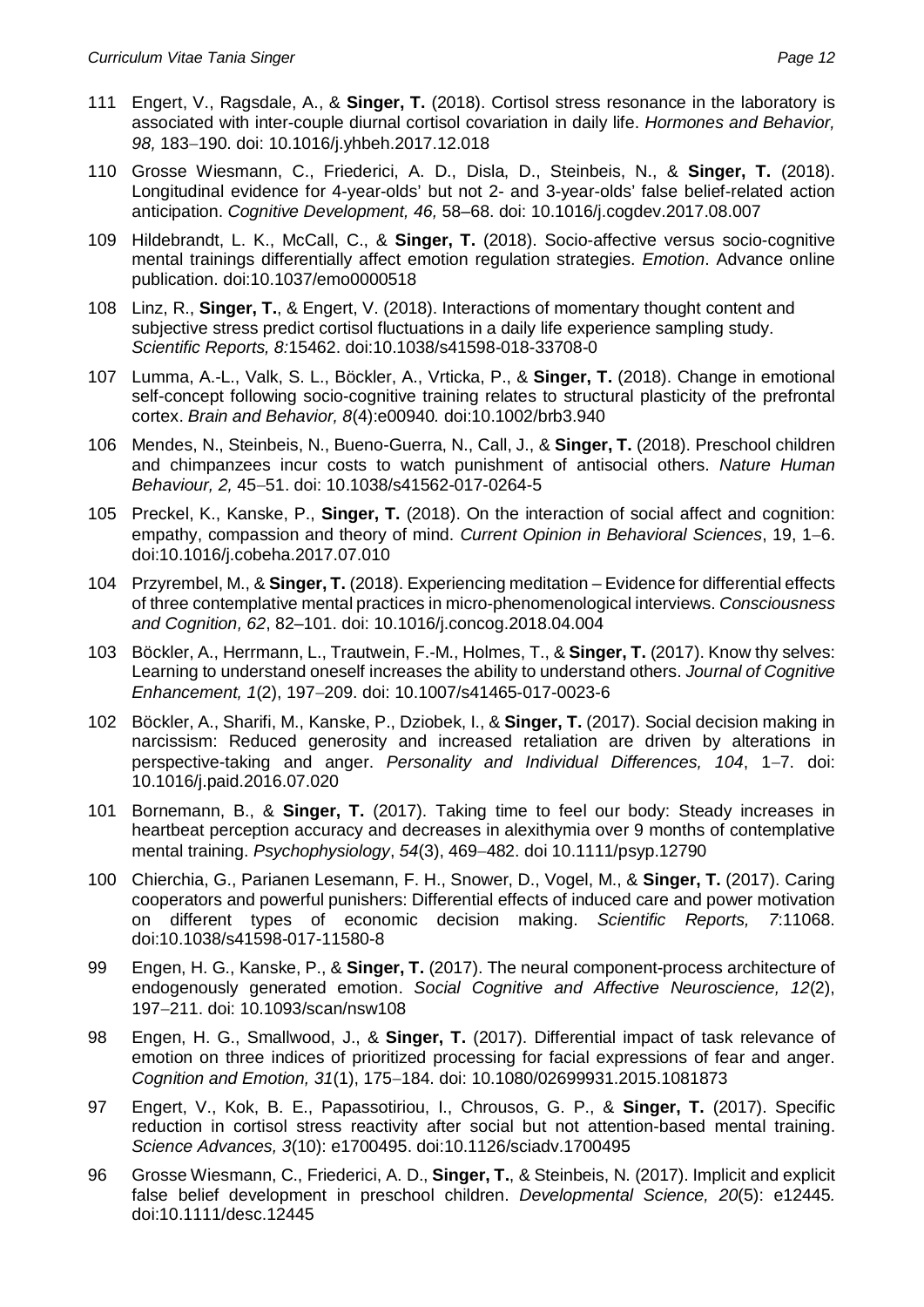- 95 Grosse Wiesmann, C., Schreiber, J., **Singer, T.**, Steinbeis, N., & Friederici, A. D. (2017). White matter maturation is associated with the emergence of Theory of Mind in early childhood. *Nature Communications, 8*:14692. doi:10.1038/ncomms14692
- 94 Hildebrandt, L. K., McCall, C., & **Singer, T.** (2017). Differential effects of attention-, compassion- and socio-cognitively based mental practices on self-reports of mindfulness and compassion. *Mindfulness, 8(6), 1488-1512. doi: 10.1007/s12671-013-0195-9*
- 93 Kamp-Becker, I., Poustka, L., Bachmann, C., Ehrlich, S., Hoffmann, F., Kanske, P., Kirsch, P., Krach, S., Paulus, F.M., Rietschel, M., Roepke, S., Roesner, V., Schad-Hansjosten, T., **Singer. T.**, Stroth, S., Witt, S., & Wermter, AK. (2017). Study protocol of the ASD-Net, the German research consortium for the study of Autism Spectrum Disorder across the lifespan: From a better etiological understanding, through valid diagnosis, to more effective health care. *BMC Psychiatry, 17:*206. doi:10.1186/s12888-017-1362-7
- 92 Kanske, P., Sharifi, M., Smallwood, J., Dziobek, I., & **Singer, T.** (2017). Where the narcissistic mind wanders: Increased self-related thoughts are more positive and future-oriented. *Journal of Personality Disorders, 31*(4), 553–566. doi: 10.1521/pedi\_2016\_30\_263
- 91 Kok, B. E., & **Singer, T.** (2017). Effects of contemplative dyads on engagement and perceived social connectedness over 9 months of mental training: A randomized clinical trial. *JAMA Psychiatry, 74*(2), 126134. doi: 10.1001/jamapsychiatry.2016.3360
- 90 Kok, B. E., & **Singer, T.** (2017). Phenomenological fingerprints of four meditations: Differential state changes in affect, mind-wandering, meta-cognition and interoception before and after daily practice across nine months of training. *Mindfulness*, 8(1), 218–231. doi: 10.1007/s12671-016-0594-9
- 89 Lumma, A.-L., Böckler, A., Vrticka, P., & **Singer, T.** (2017). Who am I? Differential effects of three contemplative mental trainings on emotional word use in self-descriptions. *Self and Identity, 16*(5), 607-628*.* doi: 10.1080/15298868.2017.1294107
- 88 Lumma, A.-L., Kok, B. E., & **Singer, T.** (2017). Corrigdendum to "Is meditation always relaxing? Investigating heart rate, heart rate variability, experienced effort and likeability during training of three types of meditation". *International Journal of Psychophysiology, 117,* 126– 130. doi: 10.1016/j.ijpsycho.2015.04.017
- 87 Winter, K., Spengler, S., Bermpohl, F., **Singer, T.**, & Kanske, P. (2017). Social cognition in aggressive offenders: impaired empathy, but intact theory of mind. *Scientific Reports, 7*:670. doi: 10.1038/s41598-017-00745-0
- 86 Valk, S. L., Bernhardt, B. C., Böckler, A., Trautwein, F.-M., Kanske, P., & **Singer, T.** (2017). Socio-cognitive phenotypes differentially modulate large-scale structural covariance networks. *Cerebral Cortex, 27(2), 1358-1368, doi: 10.1093/cercor/bhv319*
- 85 Valk, S. L., Bernhardt, B. C., Trautwein, M., Böckler, A., Kanske, P., Guizard, N., Collins, D. L., & **Singer, T.** (2017). Structural plasticity of the social brain: Differential change after socioaffective and cognitive mental training. *Science Advances, 3*(10): e1700489. doi:10.1126/sciadv.1700489
- 84 Böckler, A., Tusche, A., & **Singer, T.** (2016). The structure of human prosociality: Differentiating altruistically motivated, norm motivated, strategically motivated and selfreported prosocial behavior. Social Psychological and Personality Science, 7(6), 530-541. doi: 10.1177%2F1948550616639650
- 83 Bornemann, B., Kok, B. E., Böckler, A., & **Singer, T.** (2016). Helping from the heart: Voluntary up-regulation of heart rate variability predicts altruistic behavior. *Biological Psychology, 119*, 5463*.* doi: 10.1016/j.biopsycho.2016.07.004
- 82 Bosworth, S. J., **Singer, T.,** & Snower, D. J. (2016). Cooperation, motivation and social balance. *Journal of Economic Behavior and Organization*, 126(Part B), 72-94. doi: 10.1016/j.jebo.2015.12.005
- 81 Corradi-Dell'Acqua, C., Tusche, A., Vuilleumier, P., & **Singer, T.** (2016). Cross-modal representations of first-hand and vicarious pain, disgust and fairness in insular and cingulate cortex. *Nature Communications*, *7*:10904. doi:10.1038/ncomms10904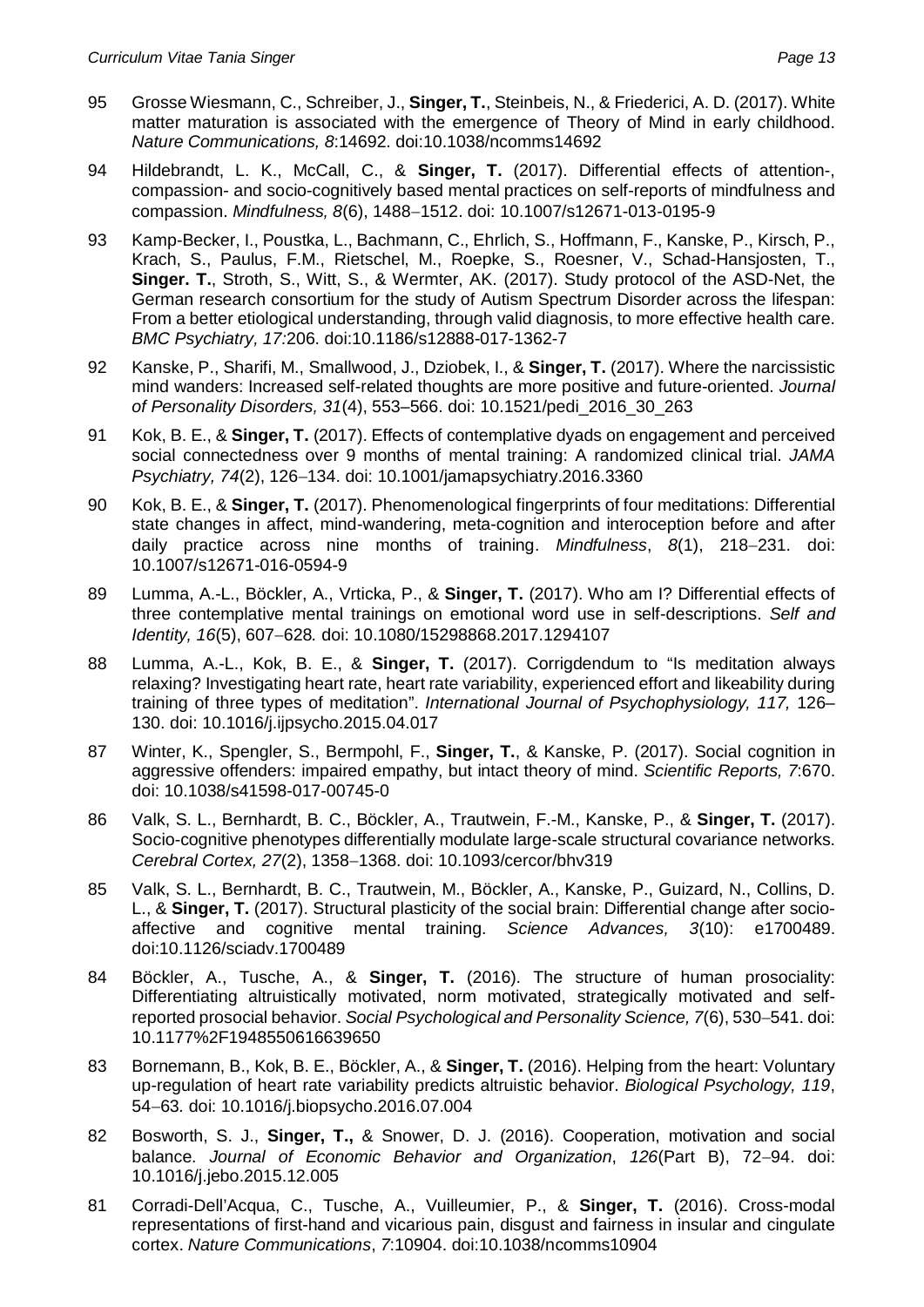- 79 Engert, V., Koester, A. M., Riepenhausen, A., & **Singer, T.** (2016). Boosting recovery rather than buffering reactivity: Higher stress-induced oxytocin secretion is associated with increased cortisol reactivity and faster vagal recovery after acute psychosocial stress. *Psychoneuroendocrinology, 74,* 111-120. doi: 10.1016/j.psyneuen.2016.08.029
- 78 Hildebrandt, L. K., McCall, C., Engen, H. G., & **Singer, T.** (2016). Cognitive flexibility, heart rate variability, and resilience predict fine-grained regulation of arousal during prolonged threat. Psychophysiology, 53(6), 880-890, doi: 10.1111/psyp.12632
- 77 Hoffmann, F., Banzhaf, C., Kanske, P., Bermpohl, F., & **Singer, T.** (2016). Where the depressed mind wanders: Self-generated thought patterns as assessed trough experience sampling as a state marker of depression. *Journal of Affective Disorders, 198, 127–134, doi:* 10.1016/j.jad.2016.03.005
- 76 Hoffmann, F., Banzhaf, C., Kanske, P., Gärtner, M., Bermpohl, F., & **Singer, T.** (2016). Empathy in depression: Egocentric and altercentric biases and the role of alexithymia. *Journal* of Affective Disorders, 199, 23-29.
- 75 Hoffmann, F., Köhne, S., Steinbeis, N., Dziobek, I., & **Singer, T.** (2016). Preserved self-other distinction during empathy in autism is linked to network integrity of right supramarginal gyrus. *Journal of Autism and Developmental Disorders, 46(2), 637–648, doi:* 10.1016/j.jad.2016.03.007
- 74 Kanske, P., Böckler, A., Trautwein, F.-M., Parianen Lesemann, F. H., & **Singer, T.** (2016). Are strong empathizers better mentalizers? Evidence for independence and interaction between the routes of social cognition. Social Cognitive and Affective Neuroscience, 11(9), 1382–1392. doi: 10.1093/scan/nsw052
- 73 Kanske, P., Schulze, L., Dziobek, I., Scheibner, H., Roepke, S., & **Singer, T.** (2016). The wandering mind in borderline personality disorder: Instability in self- and other-related thoughts. *Psychiatry Research, 242,* 302310. doi: 10.1016/j.psychres.2016.05.060
- 72 McCall, C., Hildebrandt, L. K., Hartmann, R., Baczkowski, B. M., & **Singer, T.** (2016). Introducing the Wunderkammer as a tool for emotion research: Unconstrained gaze and movement patterns in three emotionally evocative virtual worlds. *Computers in Human Behavior, 59,* 93107. doi: 10.1016/j.chb.2016.01.028
- 71 Molenberghs, P., Trautwein, F.-M., Böckler, A., **Singer, T.**, & Kanske, P. (2016). Neural correlates of metacognitive ability and of feeling confident: A large scale fMRI study. *Social Cognitive and Affective Neuroscience, 11(12), 1942-1951. doi: 10.1093/scan/nsw093*
- 70 Preckel, K., Kanske, P., **Singer, T.**, Paulus, F., & Krach, S. (2016). Clinical trial of modulatory effects of oxytocin treatment on higher-order social cognition in autism spectrum disorder: A randomized, placebo-controlled, double-blind and crossover trial. *BMC Psychiatry, 16*(1), 329. doi: 10.1186/s12888-016-1036-x
- 69 Steinbeis, N., Haushofer, J., Fehr, E., & **Singer, T.** (2016). Development of behavioural control and associated vmPFC-DLPFC connectivity explains children's increased resistance to temptation in intertemporal choice. *Cerebral Cortex*, 26(1), 32-42. doi: 10.1093/cercor/bhu167
- 68 Trautwein, F.-M., **Singer, T.**, & Kanske, P. (2016). Stimulus-driven reorienting impairs executive control of attention: Evidence for a common bottleneck in anterior insula. *Cerebral Cortex, 26*(11), 41364147. doi: 10.1093/cercor/bhw225
- 67 Tusche, A., Böckler, A., Kanske, P., Trautwein, F.-M., & **Singer, T.** (2016). Decoding the charitable brain: Empathy, perspective taking and attention shifts differentially predict altruistic giving. *The Journal of Neuroscience, 36*(17). doi: 10.1523/JNEUROSCI.3392-15.2016
- 66 Valk, S. L., Bernhardt, B. C., Böckler, A., Kanske, P., & **Singer, T.** (2016). Substrates of metacognition on perception and metacognition on higher-order cognition relate to different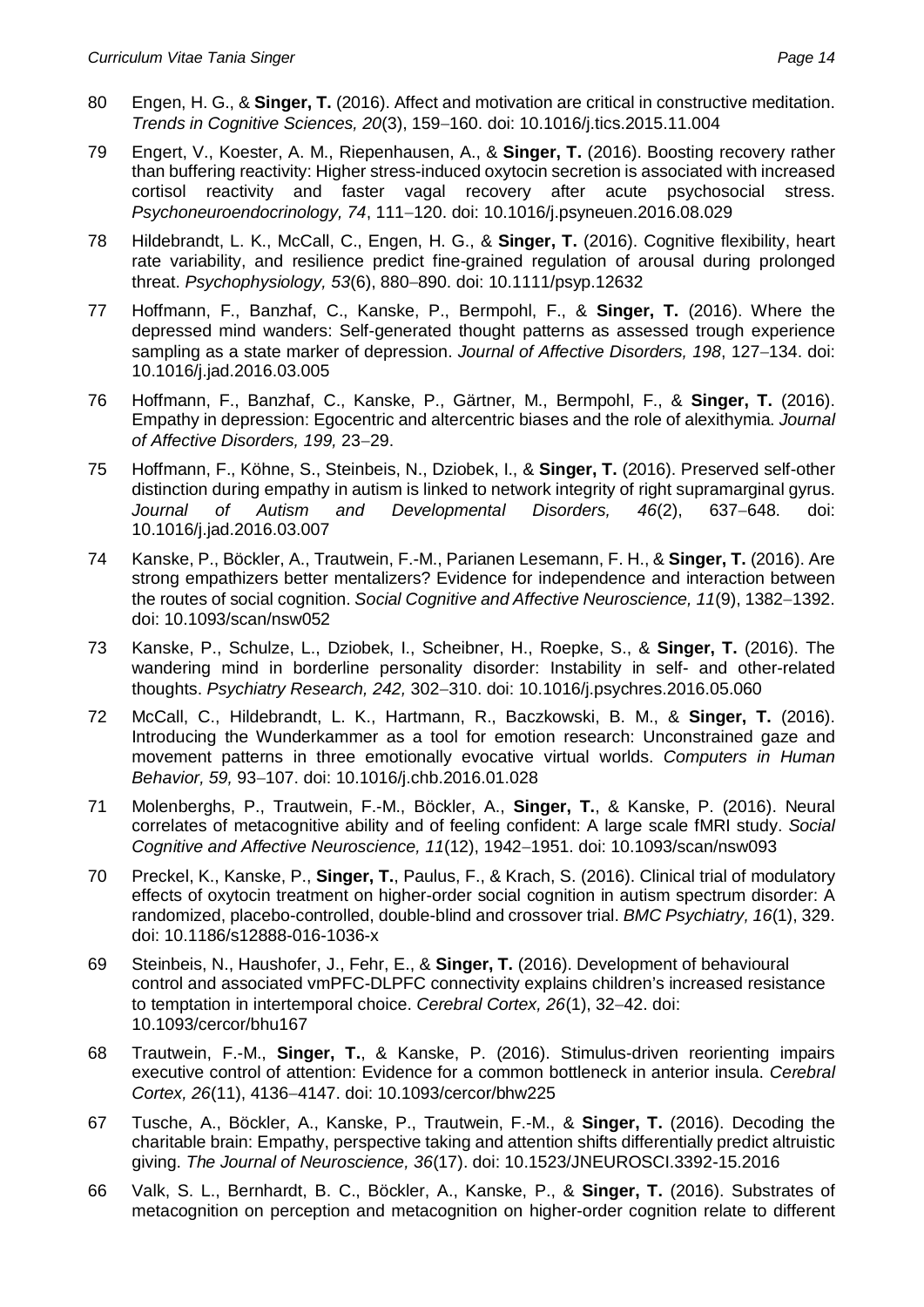- 65 Zaki, J., Wager, T. D., **Singer, T.**, Keysers, C., & Gazzola, V. (2016). The anatomy of suffering: Understanding the relationship between nociceptive and empathic pain. *Trends in Cognitive Sciences, 20*(4), 249-259. doi: 10.1016/j.tics.2016.02.003
- 64 Bornemann, B., Herbert, B. M., Mehling, W. E., & **Singer, T.** (2015). Differential changes in self-reported aspects of interoceptive awareness through three months of contemplative training. *Frontiers in Psychology*, *5*:1504. [doi: 10.3389/fpsyg.2014.01504](http://dx.doi.org/10.3389/fpsyg.2014.01504)
- 63 Engen, H. G., & **Singer, T.** (2015). Compassion-based emotion regulation up-regulates experienced positive affect and associated neural networks. *Social Cognitive and Affective Neuroscience, 10(9), 1291-1301. doi: 10.1093/scan/nsv008*
- 62 Hoffmann, F., **Singer, T.,** & Steinbeis, N. (2015). Children's increased emotional egocentricity compared to adults is mediated by their difficulties in conflict processing. *Child Development,* 86(3), 765-780. doi: 10.1111/cdev.12338
- 61 Kanske, P., Böckler, A., Trautwein, F.-M., & **Singer, T.** (2015). Dissecting the social brain: Introducing the EmpaToM to reveal distinct neural networks and brain-behavior relations for empathy and Theory of Mind. Neurolmage, 122, 6-19. doi: 10.1016/j.neuroimage.2015.07.082
- 60 Lamm, C., Silani, G., & **Singer, T.** (2015). Distinct neural networks underlying empathy for pleasant and unpleasant touch. Cortex, 70, 79-89, doi: 10.1016/j.cortex.2015.01.021
- 59 Lumma, A.-L., Kok, B. E., & **Singer, T.** (2015). Is meditation always relaxing? Investigating heart rate, heart rate variability, experienced effort and likeability during training of three types of meditation. *International Journal of Psychophysiology 97*(1), 3845. doi: 10.1016/j.ijpsycho.2015.04.017
- 58 McCall, C., Hildebrandt, L. K., Bornemann, B., & **Singer, T.** (2015). Physiophenomenology in retrospect: Memory reliably reflects physiological arousal during a prior threatening experience. Consciousness and Cognition, 38, 60-70. doi: 10.1016/j.concog.2015.09.011
- 57 McCall, C., & **Singer, T.** (2015). Facing off with unfair others: Introducing proxemic imaging as an implicit measure of approach and avoidance during social interaction. *PLoS One, 10*(2): e0117532. doi: 10.1371/journal.pone.0117532
- 56 Steinbeis, N., Bernhardt, B. C., & **Singer, T.** (2015). Age-related differences in function and structure of rSMG and reduced functional connectivity with DLPFC explains heightened emotional egocentricity bias in childhood. *Social Cognitive and Affective Neuroscience, 10*(2), 302-310. doi: 10.1093/scan/nsu057
- 55 Steinbeis, N., Engert, V., Linz, R., & **Singer, T.** (2015). The effects of stress and affiliation on social decision-making: Investigating the tend-and-befriend pattern. Psychoneuroendocrinology, 62, 138-148. doi: 10.1016/j.psyneuen.2015.08.003
- 54 Bernhardt, B. C., Klimecki, O. M., Leiberg, S., & **Singer, T.** (2014). Structural covariance networks of dorsal anterior insula predict females' individual differences in empathic responding. *Cerebral Cortex, 24(8), 2189-2198. doi: 10.1093/cercor/bht072*
- 53 Bernhardt, B. C., Smallwood, J., Tusche, A., Ruby, F. J. M., Engen, H. G., Steinbeis, N., & **Singer, T.** (2014). Medial prefrontal and anterior cingulate cortical thickness predicts shared individual differences in self-generated thought and temporal discounting. *NeuroImage*, *90*, 290297. doi: 10.1016/j.neuroimage.2013.12.040
- 52 Bernhardt, B. C., Valk, S. L., Silani, G., Bird, G., Frith, U., & **Singer, T.** (2014). Selective disruption of socio-cognitive structural brain networks in autism and alexithymia. *Cerebral Cortex, 24*(12), 3258-3267. doi: 10.1093/cercor/bht182
- 51 Cooper, E. A., Garlick, J., Featherstone, E., Voon, V., **Singer, T.**, Critchley, H. D., & Harrison, N. A. (2014). You turn me cold: Evidence for temperature contagion. *PLoS One, 9(*12): e116126. doi: 10.1371/journal.pone.0116126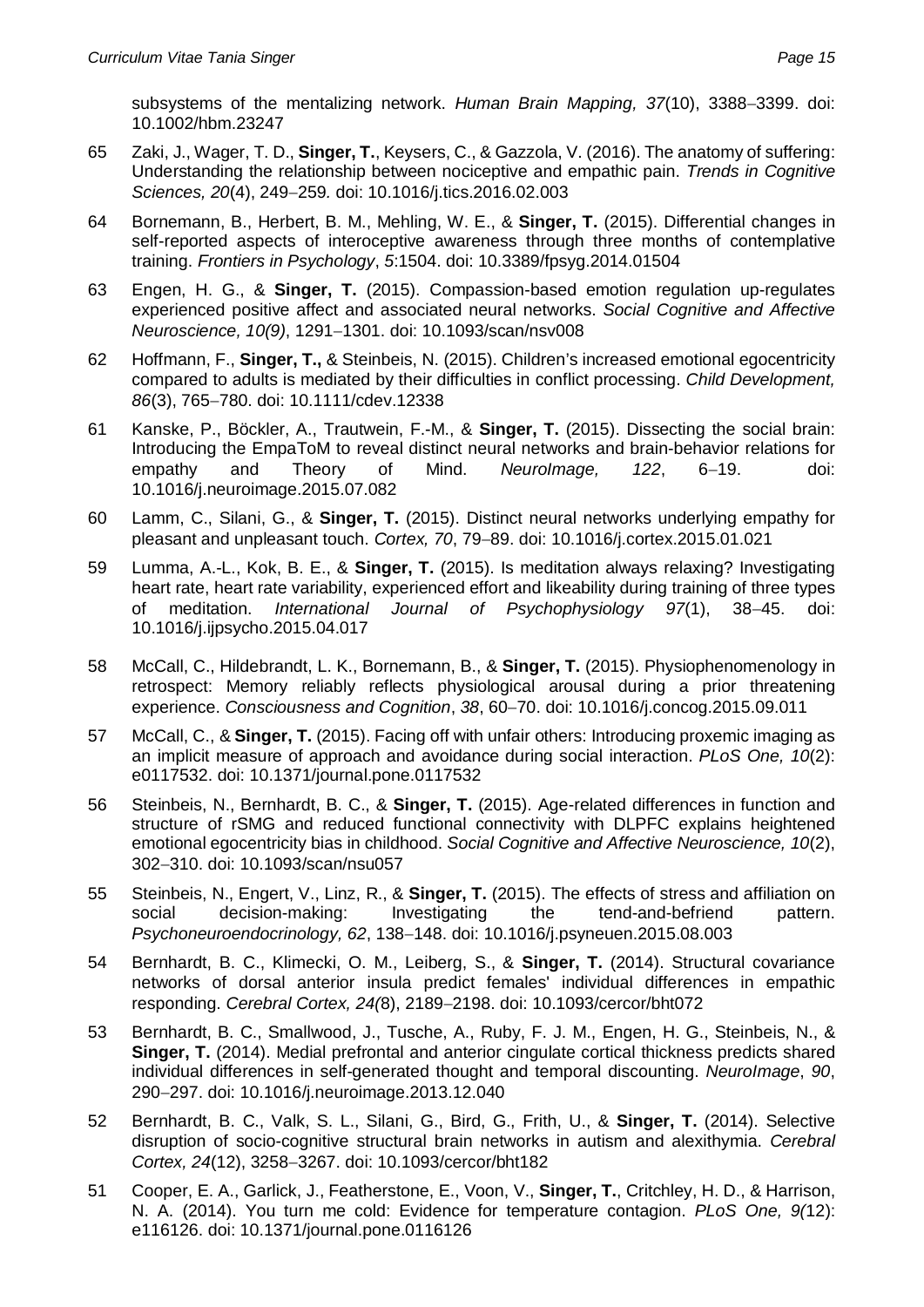- 50 Engert, V., Merla, A., Grant, J. A., Cardone, D., Tusche, A., & **Singer, T.** (2014). Exploring the use of thermal infrared imaging in human stress research. *PLoS One*, *9*(3): e90782. doi: 10.1371/journal.pone.0090782
- 49 Engert, V., Plessow, F., Miller, R., Kirschbaum, C., & **Singer, T.** (2014). Cortisol increase in empathic stress is modulated by social closeness and observation modality. *Psychoneuroendocrinology, 45,* 192210*.* doi: 10.1016/j.psyneuen.2014.04.005
- 48 Engert, V., Smallwood, J., & **Singer, T.** (2014). Mind your thoughts: Associations between selfgenerated thoughts and stress-induced and baseline levels of cortisol and alpha-amylase. *Biological Psychology, 103, 283-291. doi: 10.1016/j.biopsycho.2014.10.004*
- 47 Klimecki, O. M., Leiberg, S., Ricard, M., & **Singer, T.** (2014). Differential pattern of functional brain plasticity after compassion and empathy training. *Social Cognitive and Affective Neuroscience, 9*(6), 874–879, doi: 10.1093/scan/nst060
- 46 McCall, C., Steinbeis, N., Ricard, M., & **Singer, T.** (2014). Compassion meditators show less anger, less punishment, and more compensation of victims in response to fairness violations. *Frontiers in Behavioral Neuroscience, 8*:424. doi: 10.3389/fnbeh.2014.00424
- 45 **Singer, T.**, & Klimecki, O. (2014). Empathy and compassion. *Current Biology*, *24*(18), R875-R878. doi: 10.1016/j.cub.2014.06.054
- 44 Steinbeis, N., & **Singer, T.** (2014). Projecting my envy onto you: Neurocognitive mechanisms of offline emotional egocentricity bias. Neurolmage, 102(Part 2), 370-380, doi: 10.1016/j.neuroimage.2014.08.007
- 43 Tusche, A., Smallwood, J., Bernhardt, B. C., & **Singer, T.** (2014). Classifying the wandering mind: Revealing the affective content of thoughts during task-free rest periods. *NeuroImage,* 97, 107-116. doi: 10.1016/j.neuroimage.2014.03.076
- 42 Engen, H. G., & **Singer, T.** (2013). Empathy circuits. *Current Opinion in Neurobiology, 23*(2), 275282. doi: 10.1016/j.conb.2012.11.003
- 41 Klimecki, O. M., Leiberg, S., Lamm, C., & **Singer, T.** (2013). Functional neural plasticity and associated changes in positive affect after compassion training. *Cerebral Cortex, 23*(7), 1552-1561. doi: 10.1093/cercor/bhs142
- 40 Ruby, F. J. M., Smallwood, J., Engen, H., & **Singer, T.** (2013). How self-generated thought shapes mood – The relation between mind-wandering and mood depends on the sociotemporal content of thoughts. *PLoS One, 8*(10): e77554. doi: 10.1371/journal.pone.0077554
- 39 Ruby, F. J. M., Smallwood, J., Sackur, J., & **Singer, T.** (2013). Is self-generated thought a means of social problem solving? *Frontiers in Psychology, 4*:962. doi: 10.3389/fpsyg.2013.00962
- 38 Silani, G., Lamm, C., Ruff, C. C., & **Singer, T.** (2013). Right supramarginal gyrus is crucial to overcome emotional egocentricity bias in social judgments. *The Journal of Neuroscience, 33*(39), 1546615476. doi: 10.1523/JNEUROSCI.1488-13.2013
- 37 Smallwood, J., Ruby, F. J. M., & **Singer, T.** (2012). Letting go of the present: Task unrelated thought is associated with reduced delay discounting. *Consciousness and Cognition, 22*(1), 17. doi: 10.1016/j.concog.2012.10.007
- 36 Steinbeis, N., & **Singer, T.** (2013). The effects of social comparison on social emotions and behaviour during childhood: The ontogeny of envy and Schadenfreude predicts developmental changes in equity-related decisions. *Journal of Experimental Child Psychology, 115*(1), 198209. doi: 10.1016/j.jecp.2012.11.009
- 35 Bernhardt, B. C., & **Singer, T.** (2012). The neural basis of empathy. *Annual Review of Neuroscience, 35*, 123. doi: 10.1146/annurev-neuro-062111-150536
- 34 McCall, C., & **Singer, T.** (2012). The animal and human neuroendocrinology of social cognition, motivation and behavior. *Nature Neuroscience Review, 15*(5), 681–688. doi: 10.1038/nn.3084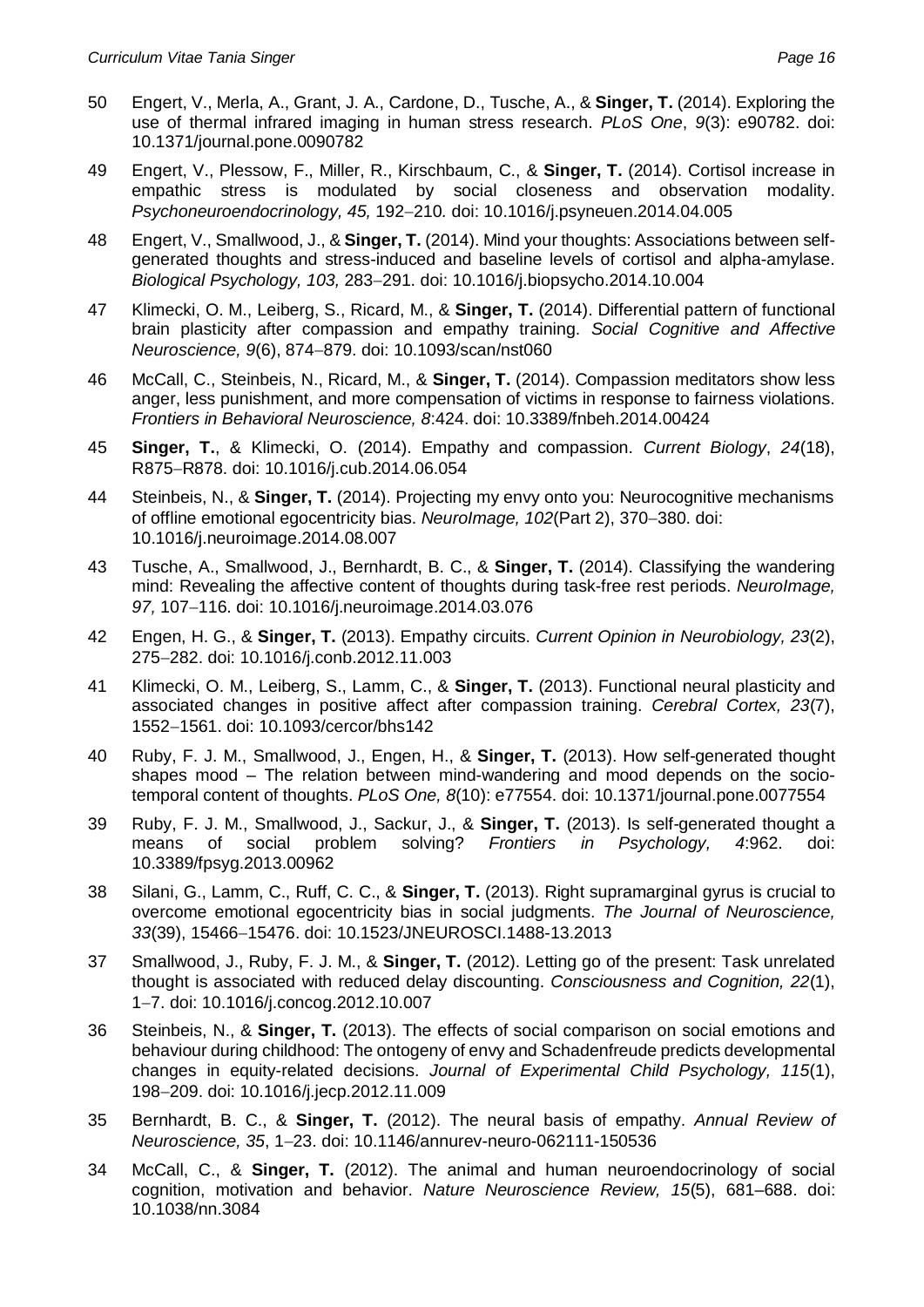- 33 Przyrembel, M., Smallwood, J., Pauen, M., & **Singer, T.** (2012). Illuminating the dark matter of social neuroscience: Considering the problem of social interaction from philosophical, psychological, and neuroscientific perspectives. *Frontiers in Human Neuroscience*, *6*:190. doi:10.3389/fnhum.2012.00190
- 32 **Singer, T.** (2012). The past, present and future of social neuroscience: A European perspective. *NeuroImage, 61*(2), 437–449. doi: 10.1016/j.neuroimage.2012.01.109
- 31 Steinbeis, N., Bernhardt, B. C., & **Singer, T.** (2012). Impulse control and underlying functions of the left DLPFC mediate age-related and age-independent individual differences in strategic social behavior. *Neuron, 73*(5)*,* 1040–1051. doi: 10.1016/j.neuron.2011.12.027
- 30 Ugazio, G., Lamm, C., & **Singer, T.** (2012). The role of emotions for moral judgments depends on the type of emotion and moral scenario. *Emotion*, *12*(3), 579–590. doi: 10.1037/a0024611
- 29 Hein, G., Lamm, C., Brodbeck, C., & **Singer, T.** (2011). Skin conductance response to the pain of others predicts later costly helping. *PLoS One, 6*(8): e227559. doi: 10.1371/journal.pone.00227559
- 28 Lamm, C., Decety, J., & **Singer, T.** (2011). Meta-analytic evidence for common and distinct neural networks associated with directly experienced pain and empathy for pain. *NeuroImage, 54*(3)*,* 2492–2502. doi: 10.1016/j.neuroimage.2010.10.014
- 27 Leiberg, S., Klimecki, O., & **Singer, T.** (2011). Short-term compassion training increases prosocial behavior in a newly developed prosocial game. *PLoS One, 6*(3): e17798. doi: 10.1371/journal.pone.0017798
- 26 Bird, G., Silani, G., Brindley, R., White, S., Frith, U., & **Singer, T.** (2010). Empathic brain responses in insula are modulated by levels of alexithymia but not autism. *Brain*, *133*(5), 1515– 1525. doi: 10.1093/brain/awq060
- 25 Hein, G., Silani, G., Preuschoff, K., Batson, C. D., & **Singer, T.** (2010). Neural responses to the suffering of ingroup- and outgroup members predict individual differences in altruistic helping. *Neuron, 68*(1), 149–160. doi: 10.1016/j.neuron.2010.09.003
- 24 Lamm, C., & **Singer, T.** (2010). The role of anterior insular cortex in social emotions. *Brain Structure & Function*, *214(5–6)*, 579–591. doi: 10.1007/s00429-010-0251-3
- 23 **Singer, T.**, Critchley, H. D., & Preuschoff, K. (2009). A common role of insula in feelings, empathy and uncertainty. *Trends in Cognitive Sciences, 13*(8), 334–340. doi: 10.1016/j.tics.2009.05.001
- 22 **Singer, T.**, & Lamm, C. (2009). The social neuroscience of empathy. *The Year in Cognitive Neuroscience 2009: Annals of the New York Academy of Sciences*, *1156*, 81–96. doi: 10.1111/j.1749-6632.2009.04418.x
- 21 **Singer, T.** & Steinbeis, N. (2009). Differential roles of fairness- and compassion-based motivations for cooperation, defection, and punishment. *Annals of the New York Academy of Sciences, 1167*, 41–50.
- 20 Frith, C. D., & **Singer, T.** (2008). The role of social cognition in decision making. *Philosophical Transactions of the Royal Society of London. Series B, Biological sciences*, *363*(1511), 3875– 3886. doi: 10.1098/rstb.2008.0156
- 19 Hein, G., & **Singer, T.** (2008). I feel how you feel but not always: The empathic brain and its modulation. *Current Opinion in Neurobiology*, *18*(2), 153–158. doi: 10.1016/j.conb.2008.07.012
- 18 Petrovic, P., Kalisch, R., Pessiglione, M., **Singer, T.**, & Dolan, R. J. (2008). Learning affective values for faces is expressed in amygdala and fusiform gyrus. *Social Cognitive and Affective Neuroscience, 3*(2), 109–118. doi: 10.1093/scan/nsn002
- 17 Petrovic, P., Kalisch, R., **Singer, T.**, & Dolan, R. J. (2008). Oxytocin attenuates affective evaluations of conditioned faces and amygdala activity. *The Journal of Neuroscience*, *28*(26), 6607–6615. doi: 10.1523/JNEUROSCI.4572-07.2008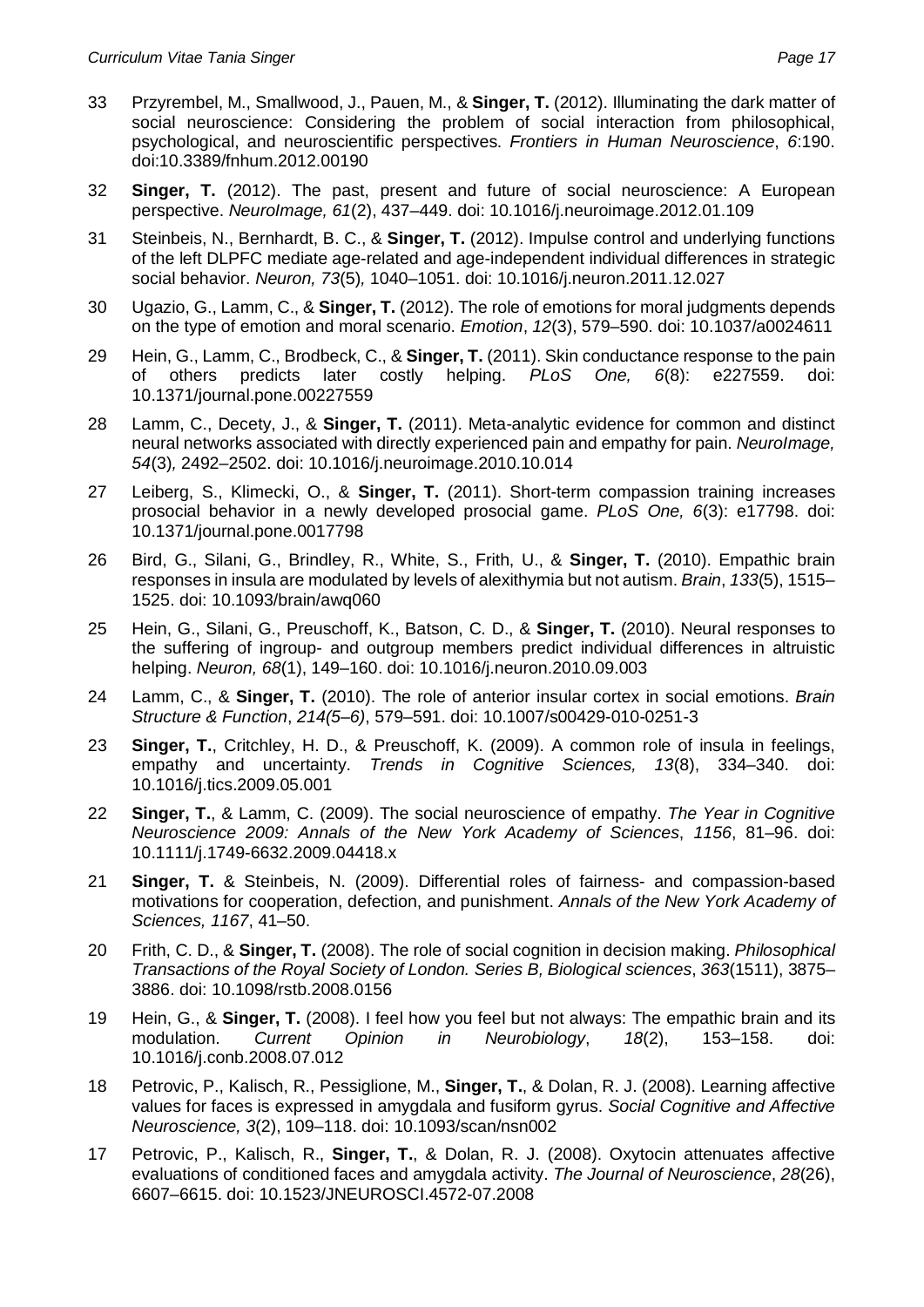- 16 Silani, G., Bird, G., Brindley, R., **Singer, T.**, Frith, C., & Frith, U. (2008). Levels of emotional awareness and autism: An fMRI study. *Social Neuroscience*, *3*(2), 97–112. https://doi.org/10.1080/17470910701577020
- 15 **Singer, T.**, Snozzi, R., Bird, G., Petrovic, P., Silani, G., Heinrichs, M., & Dolan, R. J. (2008). Effects of oxytocin and prosocial behavior on brain responses to direct and vicariously experienced pain. *Emotion, 8*(6), 781–791. https://psycnet.apa.org/doi/10.1037/a0014195
- 14 Seymour, B., Daw, N., Dayan, P., **Singer, T.,** & Dolan, R. (2007). Differential encoding of losses and gains in the human striatum. *The Journal of Neuroscience, 27*(18), 4826–4831. doi: 10.1523/JNEUROSCI.0400-07.2007
- 13 Seymour, B., **Singer, T.**, & Dolan, R. (2007). The neurobiology of punishment. *Nature Reviews Neuroscience, 8*(4), 300–311. doi: 10.1038/nrn2119
- 12 de Vignemont, F., & **Singer, T**. (2006). The empathic brain: How, when and why? *Trends in Cognitive Sciences*, *10*(10), 435–441. doi: 10.1016/j.tics.2006.08.008
- 11 Harrison, N. A., **Singer, T**., Rotshtein, P., Dolan, R. J., & Critchley, H. D. (2006). Pupillary contagion: Central mechanisms engaged in sadness processing. *Social Cognitive and Affective Neuroscience*, *1*(1), 5–17. https://doi.org/10.1093/scan/nsl006
- 10 **Singer, T.** (2006). The neuronal basis and ontogeny of empathy and mind reading: Review of literature and implications for future research. *Neuroscience and Biobehavioral Reviews*, *30*(6), 855–863. doi: 10.1016/j.neubiorev.2006.06.011
- 9 **Singer, T.,** Seymour, B., O'Doherty, J. P., Stephan, K. E., Dolan, R. J., & Frith, C. D. (2006). Empathic neural responses are modulated by the perceived fairness of others. *Nature*, *439*(7075), 466–469. doi: 10.1038/nature04271
- 8 **Singer, T.,** & Fehr, E. (2005). The neuroeconomics of mind reading and empathy. *American Economic Review*, *95*(2), 340–345. doi: 10.1257/000282805774670103
- 7 **Singer, T.,** & Frith, C. (2005). The painful side of empathy: News & views. *Nature Neuroscience*, *8*(7), 845–846. doi: 10.1038/nn0705-845
- 6 **Singer, T.,** Kiebel, S. J., Winston, J. S., Dolan, R. J., & Frith, C. D. (2004). Brain responses to the acquired moral status of faces. *Neuron*, *41*(4), 653–662. doi: 10.1016/S0896- 6273(04)00014-5
- 5 **Singer, T.,** Seymour, B., O'Doherty, J., Kaube, H., Dolan, R. J., & Frith, C. D. (2004). Empathy for pain involves the affective but not sensory components of pain. *Science*, *303*(5661), 1157– 1162. doi: 10.1126/science.1093535
- 4 **Singer, T.,** Lindenberger, U., & Baltes, P. B. (2003). Plasticity of memory for new learning in very old age: A story of major loss? *Psychology and Aging*, *18*(2), 306–317. doi: 10.1037/0882- 7974.18.2.306
- 3 **Singer, T.,** Verhaeghen, P., Ghisletta, P., Lindenberger, U., & Baltes, P. B. (2003). The fate of cognition in very old age: Six-year longitudinal in the Berlin Aging Study (BASE). *Psychology and Aging*, *18*(2), 318–331. doi: 10.1037/0882-7974.18.2.318
- 2 Lindenberger, U., **Singer, T.,** & Baltes, P. B. (2002). Longitudinal selectivity in aging populations: Separating mortality-associated versus experimental components in the Berlin Aging Study (BASE). *Journal of Gerontology: Psychological Sciences*, *57B*(6), P474–P482. doi: 10.1093/geronb/57.6.P474
- 1 Baltes, P. B., & **Singer, T.** (2001). Plasticity and the aging mind: An exemplar of the biocultural orchestration of brain and behavior. *European Review*, *9*(1), 59–76. doi: 10.1017/S1062798701000060

# Book chapters

33 Engen, H. G., & **Singer, T.** (2018). Deconstructing social emotions: Empathy and compassion and their relation to prosocial behavior. In A.S. Fox, R.C. Lapate, A.J. Shackman, R.J. Davidson (Eds.), *The nature of emotion* (2nd ed., pp. 172–177). New York, NY: Oxford University Press.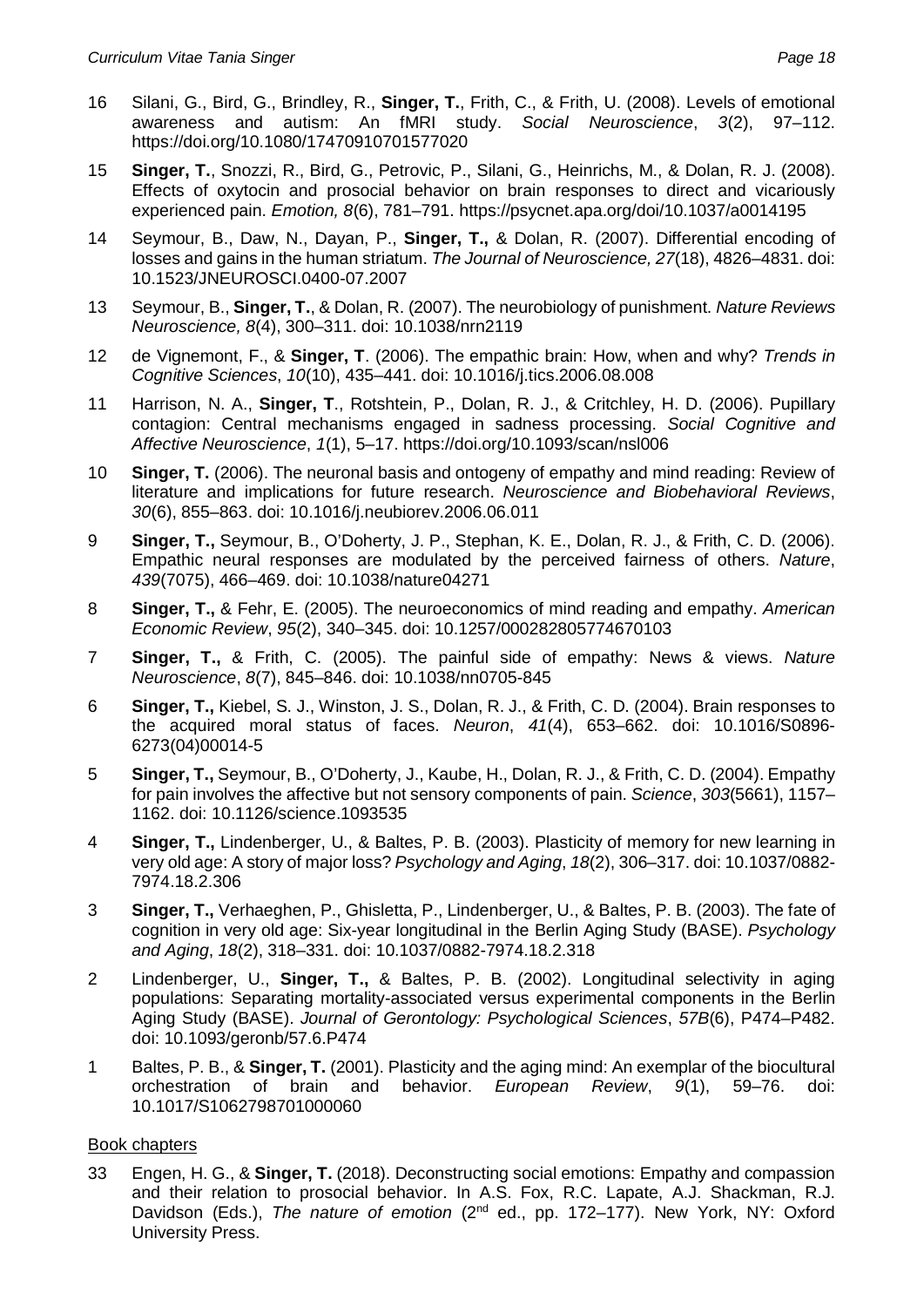- 32 Engen, H. G., & **Singer, T.** (2018). Fighting fire with fire: Endogenous emotion generation as a means of emotion regulation. In A.S. Fox, R.C. Lapate, A.J. Shackman, R.J. Davidson (Eds.), *The nature of emotion* (2nd ed., pp. 233–237). New York, NY: Oxford University Press.
- 31 Klimecki, O. M., & **Singer, T.** (2017). The compassionate brain. In E. M. Seppälä, E. Simon-Thomas, S. L. Brown, M. C. Worline, C. D. Cameron, & J. R. Doty (Eds.), *The Oxford handbook of compassion science* (pp. 109–120). New York: Oxford University Press.
- 30 **Singer, T.** (2017). I feel your pain: The social neuroscience of empathy and compassion. In W. Hasenkamp, & J. R. White (Eds.), *The monastery in the microscope: Conversations with the Dalai Lama on mind, mindfulness, and the nature of reality* (pp. 234–269)*.* New Haven, CT: Yale University Press.
- 29 Vrticka, P., Favre, P., & **Singer, T.** (2017). Compassion and the brain. In P. Gilbert (Ed.), *Compassion: Concepts, research and applications* (pp. 135–150). London, UK: Routledge.
- 28 Chierchia, G., & **Singer, T.** (2016). The neuroscience of compassion and empathy and their link to prosocial motivation and behavior. In J.-C. Dreher, & L. Tremblay (Eds.), *Decision neuroscience – An integrative perspective* (pp. 247–257). San Diego, CA: Elsevier.
- 27 Kanske, P., Böckler, A., & **Singer, T.** (2015). Models, mechanisms and moderators dissociating empathy and Theory of Mind. In M. Wöhr, & S. Krach (Eds.), *Current topics in behavioral neurosciences – Social behavior from rodents to humans: Neural foundations and clinical implications, Vol. 30* (pp. 193206), Cham, Switzerland: Springer.
- 26 Klimecki, O. M., & **Singer, T.** (2015). *Compassion.* In A. W. Toga (Ed.), *Brain mapping: An encyclopedic reference, Vol. 3 (195-199) Oxford: Elsevier.*
- 25 **Singer, T.** (2015). Perspektiven der Empathie- und Compassion-Forschung. In J. Nida-Rümelin, I. Spiegel, & M. Tiedemann (Eds.), *Handbuch der Philosophie und Ethik* (pp. 256-264). Paderborn: Ferdinand Schöningh.
- 24 Bornemann, B., & **Singer, T.** (2013). A cognitive neuroscience perspective The ReSource model. In T. Singer, & M. Bolz (Eds.), *Compassion: Bridging practice and science* (pp. 296-324). Retrieved from http://www.compassion-training.org. Leipzig: Max Planck Institute for Human Cognitive and Brain Sciences.
- 23 Bornemann, B., & **Singer, T.** (2013). The ReSource training protocol. In T. Singer, & M. Bolz (Eds.), *Compassion: Bridging practice and science* (pp. 768–792). Retrieved from http://www.compassion-training.org. Leipzig: Max Planck Institute for Human Cognitive and Brain Sciences.
- 22 Bornemann, B., & **Singer, T.** (2013). What we do (not) mean by training. In T. Singer, & M. Bolz (Eds.), *Compassion: Bridging practice and science* (pp. 54-57). Retrieved from http://www.compassion-training.org. Leipzig: Max Planck Institute for Human Cognitive and Brain Sciences.
- 21 Klimecki, O. M., Ricard, M., & **Singer, T.** (2013). Empathy versus compassion Lessons from 1 st and 3rd person methods. In T. Singer, & M. Bolz (Eds.), *Compassion: Bridging practice and science* (pp. 464-487). Retrieved from http://www.compassion-training.org. Leipzig: Max Planck Institute for Human Cognitive and Brain Sciences.
- 20 Klimecki, O., & **Singer, T.** (2013). Empathy from the perspective of social neuroscience. In J. Armony, & P. Vuilleumier (Eds.), *The Cambridge handbook of human affective neuroscience* (pp. 533–551). New York: Cambridge University Press.
- 19 Leiberg, S., & **Singer, T.** (2013). Empathie. In E. Schroeger, & S. Koelsch (Eds.), *Enzyklopädie* der Psychologie: Affektive und Kognitive Neurowissenschaft, Vol. 5, Kognition (pp. 119–154). Göttingen: Hogrefe.
- 18 McCall, C., & **Singer, T.** (2013). Empathy and the brain. In S. Baron-Cohen, H. Tager-Flusberg, & M. Lombardo (Ed.), *Understanding other minds. Perspectives from developmental* social neuroscience (pp. 195-213). New York: Oxford University Press.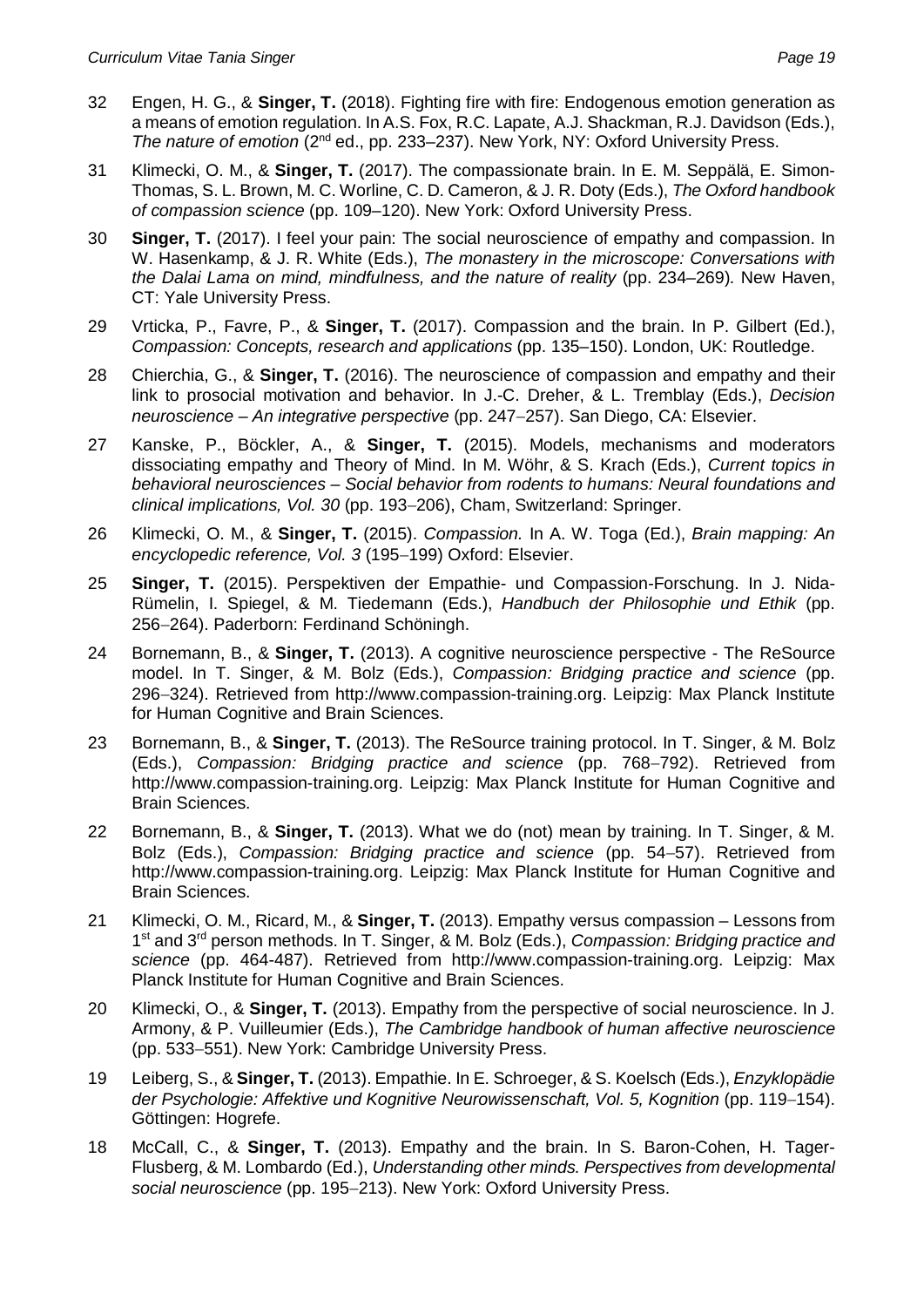- 17 **Singer, T.**, & Tusche, A. (2013). Understanding others: Brain mechanisms of Theory of Mind and empathy. In P. W. Glimcher (Ed.), *Neuroeconomics. Decision making and the brain* (2nd ed., pp. 513-532). London, UK: Academic Press.
- 16 **Singer, T.,** & Hein, G. (2012). Human empathy through the lens of psychology and social neuroscience. In: de Waal, F. B. M.; Ferrari, P. F. (Eds.), *The primate mind: Built to connect with other minds* (pp. 158 – 174). Cambridge, MA: Harvard University Press.
- 15 Klimecki, O., & **Singer, T.** (2012). Empathic distress fatigue rather than compassion fatigue? Integrating findings from empathy research in psychology and social neuroscience. In B. Oakley, A. Knafo, G. Madhavan, & D. S. Wilson (Eds.), *Pathological altruism* (pp. 368–383). New York: Oxford University Press.
- 14 Frevert, U., & **Singer, T.** (2011). Empathie und ihre Blockaden. Über soziale Emotionen. In P. Gruss, & T. Bonhoeffer (Eds.), *Zukunft Gehirn. Neue Erkenntnisse, neue Herausforderungen* (pp. 121–146). Munich: C. H. Beck.
- 13 **Singer, T.,** & Decety, J. (2011). Social neuroscience of empathy. In J. Decety, & J. T. Cacioppo (Eds.), *The Oxford handbook of social neuroscience* (pp. 551–564). New York, NY: Oxford University Press.
- 12 Hein, G., & **Singer, T.** (2010). Neuroscience meets social psychology: An integrative approach to human empathy and prosocial behavior. In M. Mikulincer & P. R. Shaver (Eds.), *Prosocial motives, emotions, and behavior: The better angels of our nature* (pp. 109–125). Washington: American Psychological Association.
- 11 **Singer, T.**, & Leiberg, S. (2009). Sharing the emotions of others: The neural bases of empathy. In M. S. Gazzaniga (Ed.), *The cognitive neurosciences IV* (pp. 971–984)*.* Cambridge, MA: MIT Press.
- 10 Snozzi, R., & **Singer, T.** (2009). Empathie aus der Sicht der sozialen Neurowissenschaften [Empathy from a social neuroscientific perspective]. In J. Fehr, & G. Folkers (Eds.), *Gefühle zeigen: Manifestationsformen emotionaler Prozesse* (Edition Collegium Helveticum, Band 5, pp. 97–113). Zurich, Switzerland: Chronos Verlag.
- 9 Lubell, M. (Rapporteur), Engel, C., Glimcher, P. W., Hastie, R., Rachlinski, J. J., Rockenbach, B., Selten, R., **Singer, T.**, & Weber, E. U. (2008). Institutional design: Capitalizing on the intuitive nature of decision making. In C. Engel & W. Singer (Eds.), *Strüngmann Forum report: Better than conscious? Decision making, the human mind, and implications for institutions* (pp. 413–432). Cambridge, MA: MIT Press.
- 8 McCabe, K., & **Singer, T**. (2008). Brain signatures of social decision making. In C. Engel & W. Singer (Eds.), *Strüngmann Forum report: Better than conscious? Decision making, the human mind, and implications for institutions* (pp. 103–122). Cambridge, MA: MIT Press.
- 7 **Singer, T.** (2008). Understanding others: Brain mechanisms of theory of mind and empathy. In P. W. Glimcher, C. F. Camerer, E. Fehr, & R. A. Poldrack (Eds.), *Neuroeconomics: Decision making and the brain* (pp. 233–250). Amsterdam: Elsevier.
- 6 **Singer, T**. (2007). The neuronal basis of empathy and fairness. In G. Bock & J. Goode (Eds.), *Empathy and fairness* (pp. 20–30; discussion pp. 30–40, 89–96, 216–221). Chichester, UK: Wiley.
- 5 **Singer, T.**, & Frith, C. (2006). The emergence of the "social" in cognitive neuroscience: The study of interacting brains. In P. A. M. van Lange (Ed.), *Bridging social psychology: Benefits of transdisciplinary approaches* (pp. 97–102). Hillsdale, NJ: Lawrence Erlbaum Associates.
- 4 **Singer, T.**, Wolpert, D., & Frith, C. (2004). Introduction: The study of social interactions. In C. Frith, & D. Wolpert (Eds.), *The neuroscience of social interaction: Decoding, imitating, and influencing the actions of others* (pp. xiii–xxvii). New York: Oxford University Press.
- 3 Heckhausen, J., & **Singer, T.** (2001). Plasticity in human behavior across the lifespan. In N. J. Smelser & P. B. Baltes (Eds.-in-Chief), *International encyclopedia of social and behavioral sciences* (Vol. 17, pp. 11497–11501). Oxford: Elsevier.
- 2 **Singer, T.** (2000). *Testing-the-Limits in einer mnemonischen Fähigkeit: Eine Studie zur kognitiven Plastizität im hohen Alter* [Testing-the-Limits in a mnemonic technique: A study of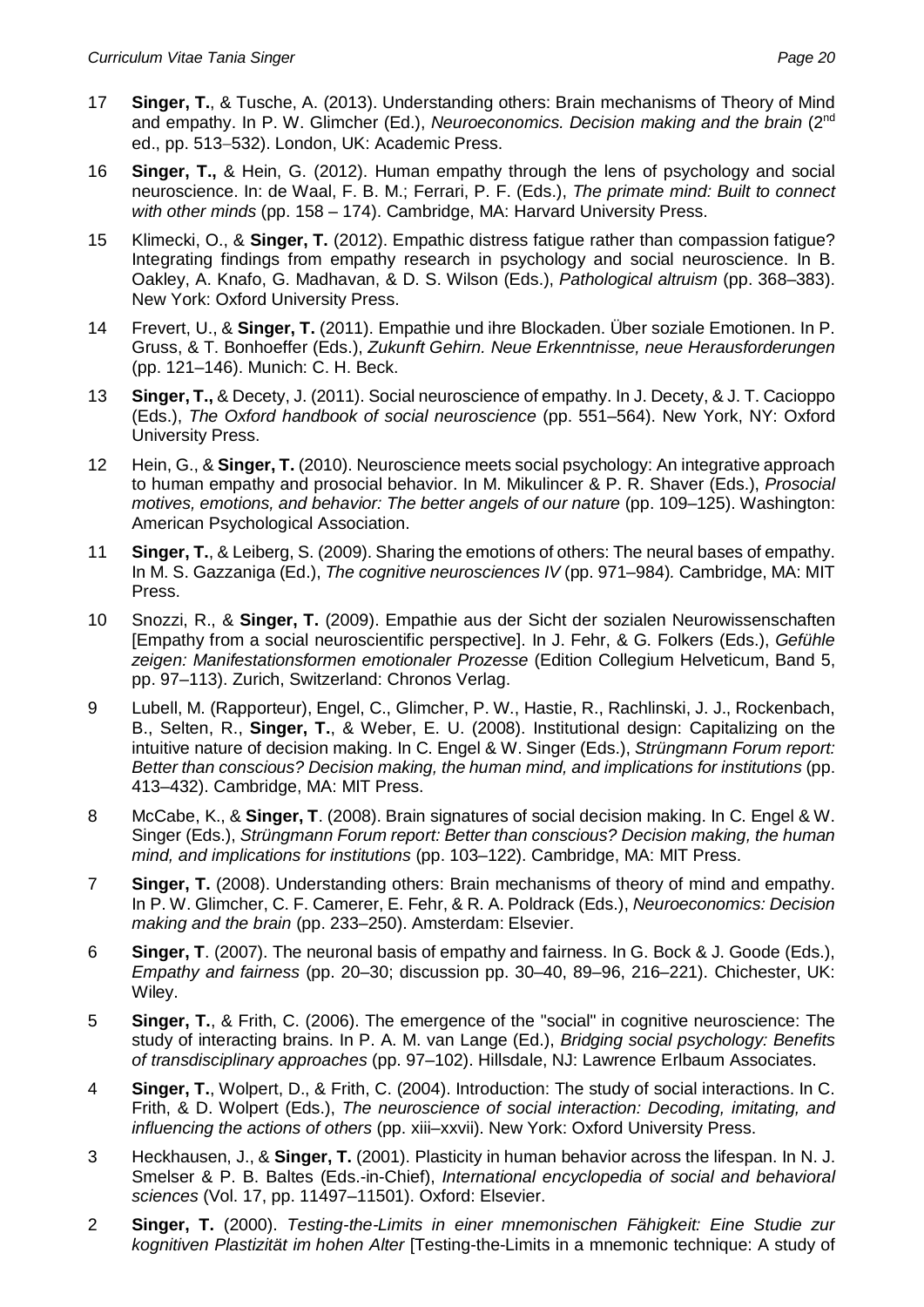cognitive plasticity in very old age]*.* Doctoral dissertation, Free University of Berlin. Retrievable from <https://refubium.fu-berlin.de/handle/fub188/7875>.

1 **Singer, T.**, & Lindenberger, U. (2000). Plastizität [Plasticity]. In H.-W. Wahl, & C. Tesch-Römer (Eds.), *Angewandte Gerontologie in Schlüsselbegriffen* (pp. 39–43). Stuttgart: Kohlhammer.

Invited Talks | Plenary, Keynote, and Invited Conference Presentations

- Jun 2022 Sydvestjysk Hospital, Aarhus, Denmark (online)
- Jun 2022 Meditation Conference, Seoul, Korea (online)
- Mai 2022 Mount Madonna Center, Watsonville, USA
- Mai 2022 CCARE Lab, Stanford, USA
- May 2022 Othering and Belonging Institute, Berkeley, USA
- May 2022 International Boston Trauma Conference, Boston, USA
- May 2022 Harvard Medical School, Cambridge, USA (online)
- May 2022 Keynote, Birgit Segerfeld Conference on Neuroscience, Lund Sweden
- Nov 2022 ACC Compassion Research Conference, Sydney, Australia (online)
- Oct 2021 Keynote, Entrepreneur Summit, Berlin, Germany
- Oct 2021 Empathy Conference, DAI, Heidelberg, Germany (online)
- Oct 2021 Lecture Series, How to Academy, London, UK (online)
- Sept 2021 Lecture Series, Novartis Forum, Basel, Switzerland (online)
- June 2021 Scientific Panel, Academy for Neuroscientific Education Management (AFNB), Heidelberg, Germany (online)
- May 2021 International Boston Trauma Conference, Boston, USA (online)
- Apr 2021 Lecture Series, European Commission, Brussels, Belgium (online)
- Apr 2021 Speaker Series, McLean Hospital/Harvard Medical School Center for Depression, Anxiety, and Stress Research's (CDASR) (online)
- Mar 2021 Panel, Pioneers in Education, Berlin, Germany (online)
- Jan 2021 Lecture Series "Neuro Design", Hasso Plattner Institut, Potsdam, Germany (online)
- Nov 2020 Orchestrating Winning Performance, IMD, Lausanne, Switzerland (online)
- Nov 2020 Continental Trendcamp 2020, Regensburg, Germany (online)
- Nov 2020 Association of specialists for psychosomatic meditation and psychotherapy, Berlin, Germany (online)
- Oct 2020 Empathy Conference, DAI, Heidelberg, Germany
- Sept 2020 Mindful Doctor Conference, Berlin, Germany
- June 2020 Orchestrating Winning Performance, IMD, Lausanne, Switzerland (online)
- June 2020 Digitalität20, #schuleneudenken, Federal Chancellery, Berlin, Germany (online)
- May 2020 International Boston Trauma Conference, Boston, USA (online)
- Nov 2019 Vivir Agradecidos, Metta-Aprendizaje Project, General Pacheco, Buenos Aires, **Argentina**
- Nov 2019 Conferencia Bienestar Docente y Neurociencias, Buenos Aires, Argentina
- Nov 2019 Educando a Nuestro Futuro, The Learner Space, Buenos Aires, Argentina
- Nov 2019 Cordoba State University, Cordoba City, Argentina
- Nov 2019 Federal Ministry of Education from Argentina, Buenos Aires, Argentina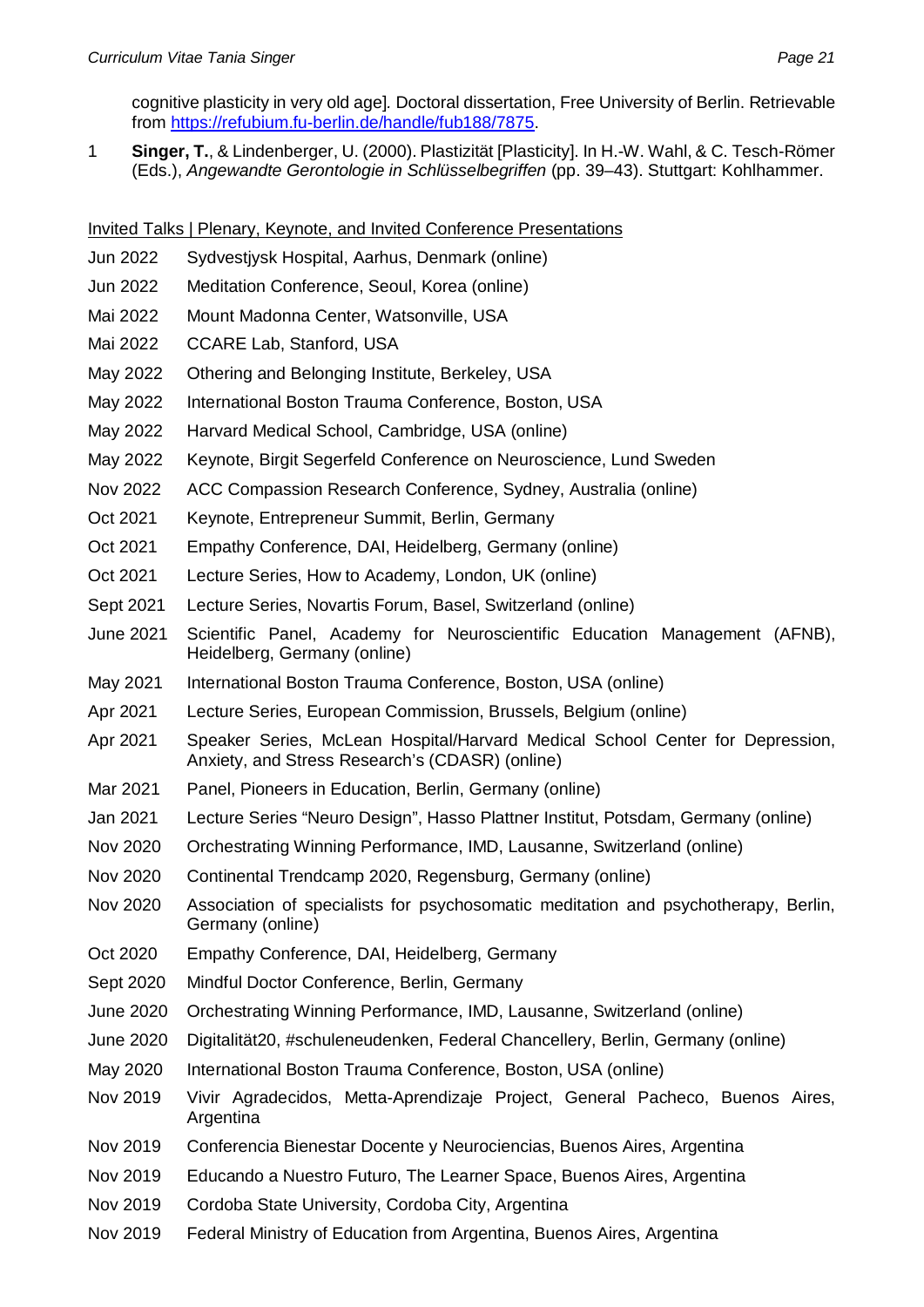- Nov 2019 Red de Escuelas de Aprendizaje, Educational Assessment and New Educational Projects, Buenos Aires Province, Argentina
- Oct 2019 Panel, Contemplative Science Symposium, Mind and Life Europe, Fürstenfeldbruck, Germany
- Oct 2019 Panel, Science Art Meditation (SAM), Strasbourg, France
- Oct 2019 Institut Francais du Leadership Positif, Lyon, France
- Oct 2019 Fliedner Clinics, Berlin, Germany
- Aug 2019 Sophien & Hufeland Clinic, Weimar, Germany
- Aug 2019 Webbased Psychotherapy, Fliedner Clinics, Berlin, Germany
- July 2019 Tech Open Air Conference, Berlin, Germany
- June 2019 Wisdom Together Conference, Munich, Germany
- June 2019 Cortona Week 2019, Todi, Italy
- May 2019 Achtsamkeit, Heiligenfelder Kongress, Bad Kissingen, Germany
- Sept 2018 Vivir agradecidos, Buenos Aires, Argentina
- Sept 2018 Neurociencias Contemplativas, Isla El Descanso, Buenos Aires, Argentina
- Sept 2018 Educating our Future, CCK, Buenos Aires, Argentina
- May 2018 Federal Ministry of Defense (Germany)
- Apr 2018 Bogliasco Fellowship, Italy
- Apr 2018 National Institutes of Health (online Roundtable)
- Nov 2017 Contemplative Sciences Center, University of Virginia, Charlottesville, VA, USA
- Nov 2017 Symposium "The science of mindfulness and compassion", Harvard University, Cambridge, MA, USA
- Nov 2017 Massachusetts Institute of Technology, Cambridge, MA, USA
- Nov 2017 Yale Social Current Works Series, Yale University, New Haven, CT, USA
- Nov 2017 MITx ULab Live Session, Cambridge, MA, USA
- Oct 2017 Plenary Talk, Harvard Medical School Interprofessional Education Conference, Boston, MA, USA
- Oct 2017 Internal Family Systems Annual Conference "Self-led activism: Releasing your inner change agent", Providence, RI, USA
- Oct 2017 Center for Healthy Minds, University of Madison-Wisconsin, Madison, WI, USA
- July 2017 5th World Congress on Positive Psychology, Montreal, QC, Canada
- June 2017 Lecture, Mind & Life Summer Research Institute 2017 on Intersubjectivity and Social **Connectivity**
- May 2017 Lecture, "The brains that pull the triggers  $-3<sup>rd</sup>$  Paris Conference on Syndrom E", Paris, France
- March 2017 Keynote Lecture,  $59<sup>th</sup>$  Conference of Experimental Psychologists (Tagung experimentell arbeitender Psychologen; TeaP), Dresden, Germany
- March 2017 Lecture, The Berkeley Psychophysiology Laboratory, University of California, Berkeley, CA, USA
- March 2017 Keynote Lecture, 10<sup>th</sup> Annual Meeting of the Social and Affective Neuroscience Society (SANS), Los Angeles, CA, USA
- Feb 2017 Workshop, Oxford Masterclass, Oxford Mindfulness Centre, United Kingdom
- Jan 2017 Keynote Lecture, Budapest CEU Conference on Cognitive Development (BCCCD), Budapest, Hungary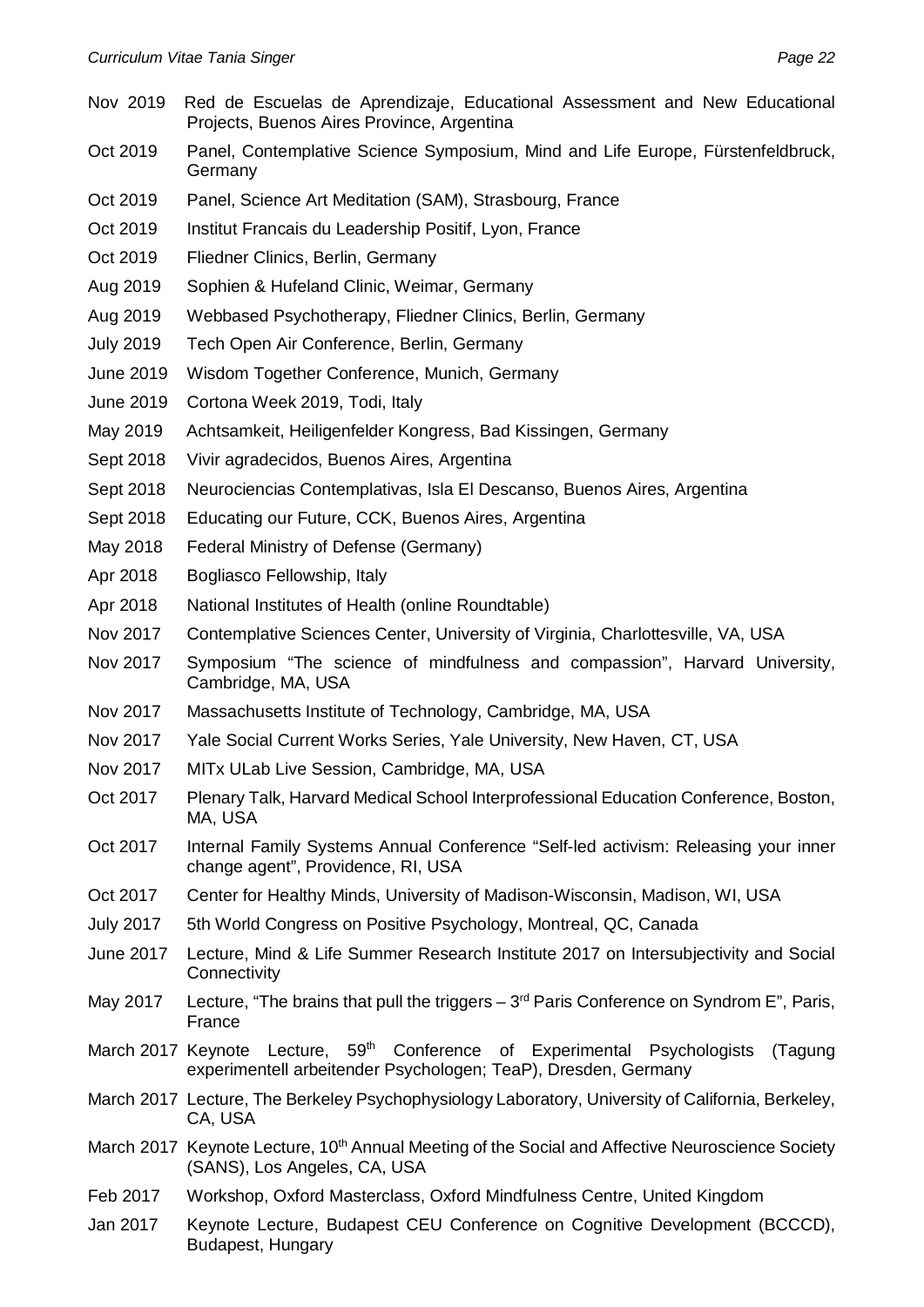- Dec 2016 Keynote Lecture, Hertie Institute for Clinical Brain Research, Tübingen, Germany
- Nov 2016 Talk, Meditation und Wissenschaft, Interdisziplinärer Kongress zur Meditations- und Bewusstseinsforschung, Berlin, Germany
- Nov 2016 Congress of the German Association for Psychiatry, Psychotherapy and Psychosomatics (DGPPN), Berlin, Germany
- Oct 2016 Mindsight Congress, Berlin, Germany
- Oct 2016 Center for Mindfulness, Worcester, MA, USA
- Oct 2016 Center for Mindfulness and Compassion, Somerville, MA, USA
- Oct 2016 Brown University, Providence, RI, USA
- Oct 2016 Center for Compassion and Altruism Research and Education, Harvard Medical School, Boston, MA, USA
- Oct 2016 Institute for Advanced Sustainability Studies e. V. (IASS), Potsdam, Germany
- Sept 2016 Opening of the Leipzig Research Center for Early Child Development (Leipziger Forschungszentrum für frühkindliche Entwicklung), Leipzig, Germany
- Sept 2016 50<sup>th</sup> Congress of German Society for Psychology, Leipzig, Germany
- Sept 2016 Meeting with H. H. the 14<sup>th</sup> Dalai Lama, Strasbourg, France
- Sept 2016 ERC Scientific Seminars, Brussels, Belgium
- Sept 2016 Power and Care Conference. "A Mind & Life Dialogue with H. H. the Dalai Lama", Brussels, Belgium
- April 2016 The European Neurophenomenology, Contemplative, and Embodied Cognition Network (ENCECON), Château de la Bourlie, Urval, France
- Nov 2015 Keynote Lecture, Central Institute of Mental Health (Zentralinstitut für Seelische Gesundheit), Scientific Symposium "WISSEN.SCHAFT.GESUNDHEIT, Mannheim, Germany
- Nov 2015 Global Social Business Summit, Berlin, Germany
- Oct 2015 Global Economic Symposium (GES), Kiel, Germany
- Aug 2015 Mind & Life European Summer Research Institute (ESRI), Chiemsee, Germany
- July 2015 Keynote Lecture, International Society for Research on Emotion (ISRE), Geneva, **Switzerland**
- June 2015 University of Oxford, United Kingdom
- June 2015 Institute of Government, London, United Kingdom
- June 2015 Institute of Philosophy, School of Advanced Study, University of London, United Kingdom
- June 2015 MRC Social, Genetic, & Developmental Psychiatry (SGDC) Centre, Institute of Psychiatry, King's College London, United Kingdom
- June 2015 Institute of Cognitive Neuroscience, University College London, United Kingdom
- June 2015 Psychotherapeutenkammer, Berlin, Germany
- May 2015 BDVT Camp, Berlin, Germany
- April 2015 4<sup>th</sup> Annual Lecture in Cognitive Science, Colloquium, University of Vienna, Austria
- April 2015 Tage der Utopie, St. Arbogast, Austria
- April 2015 Novartis, Basel, Switzerland
- March 2015 International Convention on Psychological Science (ICPS), Amsterdam, the **Netherlands**
- Feb 2015 LEAD, Leadership Symposium, Berlin, Germany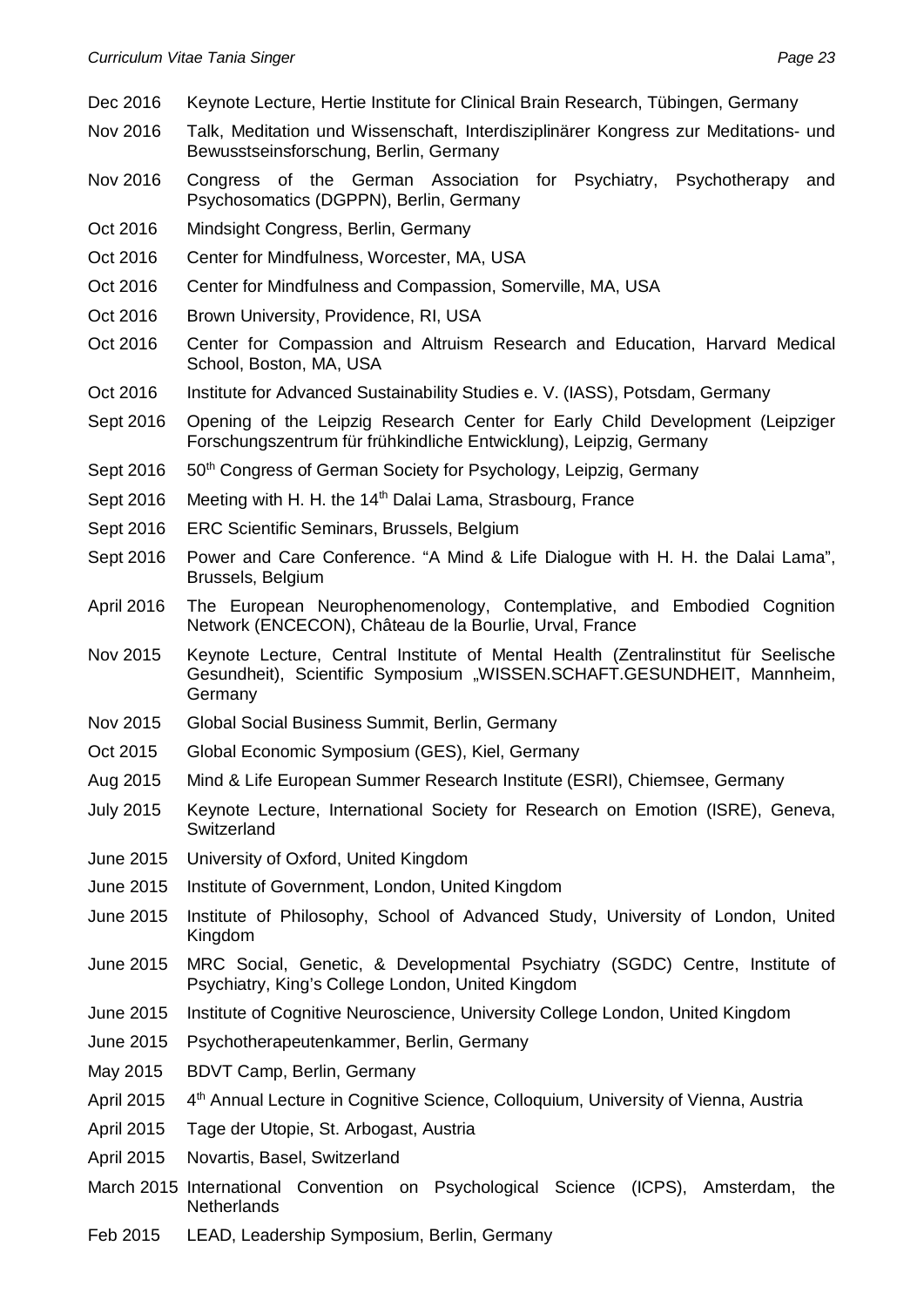| Feb 2015          | Berlin symposium "Towards an ecology of life and mind: Bridging being and doing in<br>shifting times", Berlin, Germany                        |
|-------------------|-----------------------------------------------------------------------------------------------------------------------------------------------|
| Jan 2015          | 45 <sup>th</sup> Annual Meeting of the World Economic Forum (WEF), Davos, Switzerland                                                         |
| Dec 2014          | LeWeb, Paris, France                                                                                                                          |
| Dec 2014          | DEC Colloquium, Cognitive Science Department, École Normale Superieure (ENS),<br>Paris, France                                                |
| Nov 2014          | Congress of the German Association for Psychiatry,<br>Psychotherapy<br>and<br>Psychosomatics (DGPPN), Berlin, Germany                         |
| Nov 2014          | 8 <sup>th</sup> MBSR-MBCT Conference, Leipzig, Germany                                                                                        |
| Nov 2014          | Colloquium, Department of Psychology, Harvard University, Cambridge, MA, USA                                                                  |
| Nov 2014          | Mind & Life Institute, Amherst College, MA, USA                                                                                               |
| Nov 2014          | Keynote Talk, International Symposium for Contemplative Studies (ISCS), Boston, MA,<br><b>USA</b>                                             |
| Oct 2014          | Congress "Brain circuits for positive emotions", Monte Verità, Ascona, Switzerland                                                            |
| Sept 2014         | Wisdom2.0 - Fostering Wisdom & Wellness in the Technology Age, Google, Dublin,<br>Ireland                                                     |
| Aug 2014          | Mind & Life European Summer Research Institute (ESRI) "Towards a contemplative<br>science in Europe", Frauenchiemsee, Germany                 |
| <b>July 2014</b>  | Symposium "Vertrauen: Erosion eines Grundpfeilers unseres gesellschaftlichen<br>Zusammenhalts?", Alfred Herrhausen Society, Berlin, Germany   |
| June 2014         | Netzwerktreffen, St. Arborgast, Austria                                                                                                       |
| June 2014         | Satellite Symposium "New perspectives and future directions in social neuroscience",<br>Marburg, Germany                                      |
| April 2014        | Society for Affective Science (SAS), Washington, DC, USA                                                                                      |
| April 2014        | $2nd$ Spirit of Humanity Forum "The power of love and compassion in governance –<br>Sharing actions for effective change", Reykjavik, Iceland |
| Jan 2014          | 44th Annual Meeting of the World Economic Forum (WEF), Davos, Switzerland                                                                     |
| Jan 2014          | DLD14 Conference, Munich, Germany                                                                                                             |
| Oct 2013          | Semester Opening Lecture, Berlin School of Mind and Brain, Germany                                                                            |
| Oct 2013          | Planning Meeting for a MaxNetIdentity, MPG-Wissenschaftsforum, Berlin, Germany                                                                |
| Oct 2013          | Symposium for Contemplative Studies, Mind & Life Europe, Berlin, Germany                                                                      |
| Oct 2013          | Global Economic Symposium (GES), Kiel, Germany                                                                                                |
| June 2013         | Congress "Achtsamkeit und Mitgefühl in Medizin, Therapie und Gesellschaft", Freiburg,<br>Germany                                              |
| June 2013         | Symposium "Fostering learning through emotions and immersive environments",<br>Geneva, Switzerland                                            |
| May 2013          | 4 <sup>th</sup> International Forum on Buddhism and Medicine "Empathy, compassion and health",<br>Lerab Ling, France                          |
| May 2013          | 3 <sup>rd</sup> Symposium on Biology of Decision-Making (SBDM), Paris, France                                                                 |
| <b>April 2013</b> | "Processwork meets science - Focus empathy", Hanuman Institute, Berlin, Germany                                                               |
| Jan 2013          | Delhi University, Delhi, India                                                                                                                |
| Jan 2013          | Mind & Life XXVI Conference "Mind, brain, and matter", Drepung Monastery, Mundgod,<br>Karnataka, India                                        |
| Oct 2012          | Global Economic Symposium (GES), Rio de Janeiro, Brazil                                                                                       |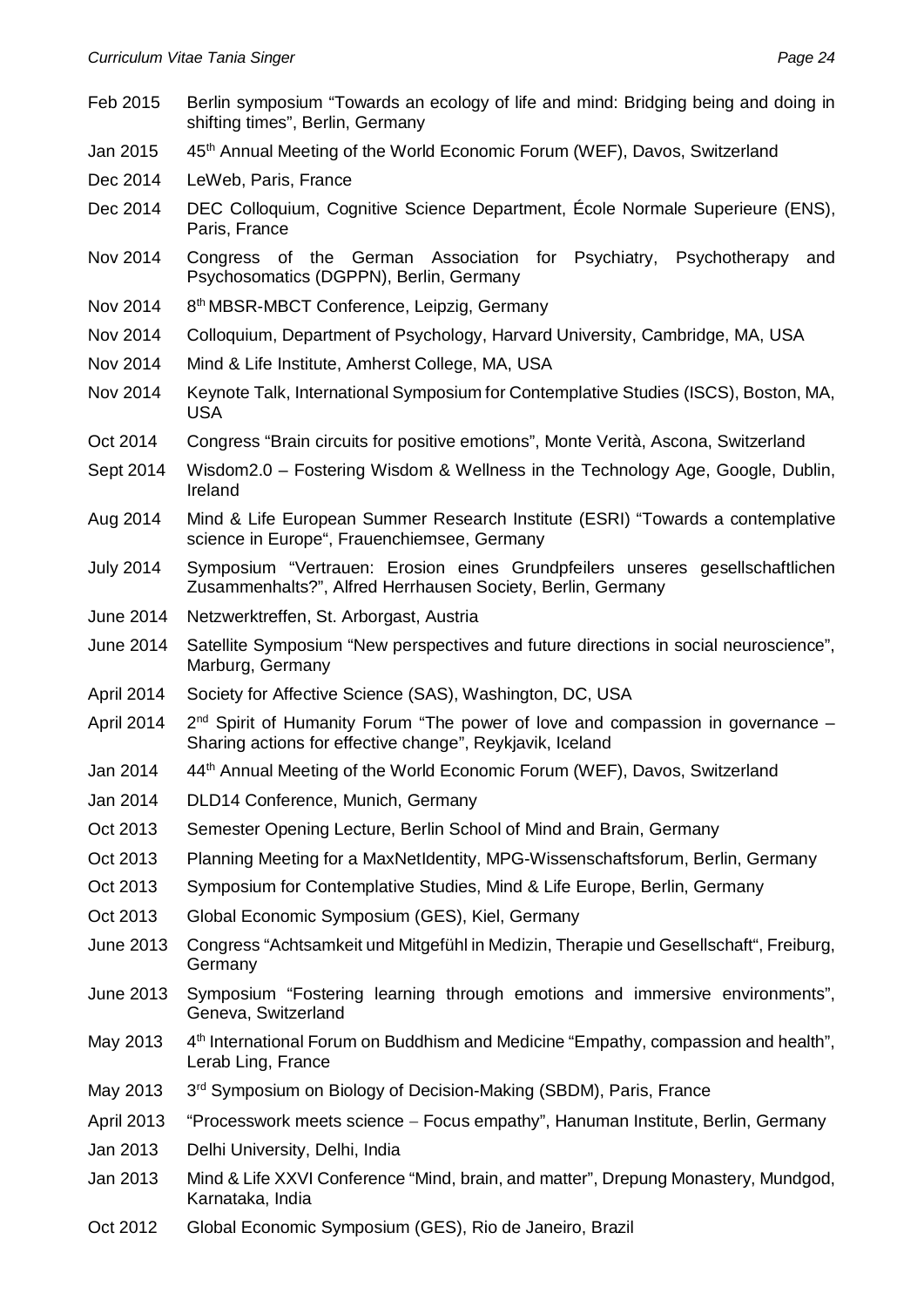- July 2012 ASSC16 Association for the Scientific Study of Consciousness, Brighton, United Kingdom
- June 2012 Technical University of Munich, Germany
- June 2012 Evangelische Stadtakademie, Munich, Germany
- June 2012 Süddeutsche Zeitung Auditorium, Munich, Germany
- June 2012 Ludwig Maximilian University Munich, Germany
- June 2012 Presencing Global Forum, Berlin, Germany
- May 2012 Bauhaus University Weimar, Germany
- Apr 2012 International Symposia for Contemplative Studies, Denver, CO, USA
- Apr 2012 Social & Affective Neuroscience Meeting (SAN), New York, NY, USA
- Mar 2012 Brain Awareness Week, Urania, Berlin, Germany
- Feb 2012 Max Planck Forum, Berlin, Germany
- Feb 2012 Institute Colloquium, Humboldt University Berlin, Germany
- Feb 2012 Bühlerkolloquium, Technical University of Dresden, Germany
- Jan 2012 42<sup>nd</sup> Annual Meeting of the World Economic Forum, Davos, Switzerland
- Oct 2011 MBSR-MBCT Conference 2011, Berlin, Germany
- Oct 2011 International Symposium "Neurobiological correlates of social relations", Freiburg, Germany
- Sep 2011 Conference "Prendre soin de soi, prendre soin des autres", Brussels, Belgium
- Sep 2011 43<sup>rd</sup> European Brain and Behaviour Society Meeting, Seville, Spain
- July 2011 Workshop "How to train compassion", Berlin, Germany
- July 2011 EASP pre-conference "Social psychology and the neurosciences: Perspectives and pitfalls", Stockholm, Sweden
- July 2011 Conference "Empathy and the blocking of empathy", Berlin, Germany
- May 2011 Conference "Implications of research on the neuroscience of affect, attachment and social cognition", London, United Kingdom
- April 2011 Workshop "The social brain", Cambridge, United Kingdom
- Mar 2011 Conference "Opportunities and challenges in social neuroscience", Utrecht, the Netherlands
- Mar 2011 Anniversary Symposium of the Freiburger Ausbildungsinstitut für Verhaltenstherapie, Albert Ludwig University Freiburg, Germany
- Feb 2011 4<sup>th</sup> Scientific Meeting for Autism Spectrum Conditions (WTAS), Berlin, Germany
- Feb 2011 Minisymposium "Neuro- und Verhaltensbiologie", Berlin-Brandenburg Academy of Sciences and Humanities (BBAW), Berlin, Germany
- Feb 2011 Colloquium at the Max Planck Institute for Psychiatry, Munich, Germany
- Jan 2011 41<sup>st</sup> Annual Meeting of the World Economic Forum, Davos, Switzerland
- Jan 2011 6<sup>th</sup> Edition of the Alpine Brain Imaging Meeting, Champéry, Switzerland
- Dec 2010 Conference "New frontiers in brain research", Berlin, Germany
- Dec 2010 Conference "The second person perspective", Berlin, Germany
- Nov 2010 Congress "Meditation & Wissenschaft", Berlin, Germany
- Nov 2010 Symposium "Interacting minds: An interdisciplinary approach to social cognition", Berlin, Germany
- Nov 2010 Berlin Alexithymia Conference 2010, Germany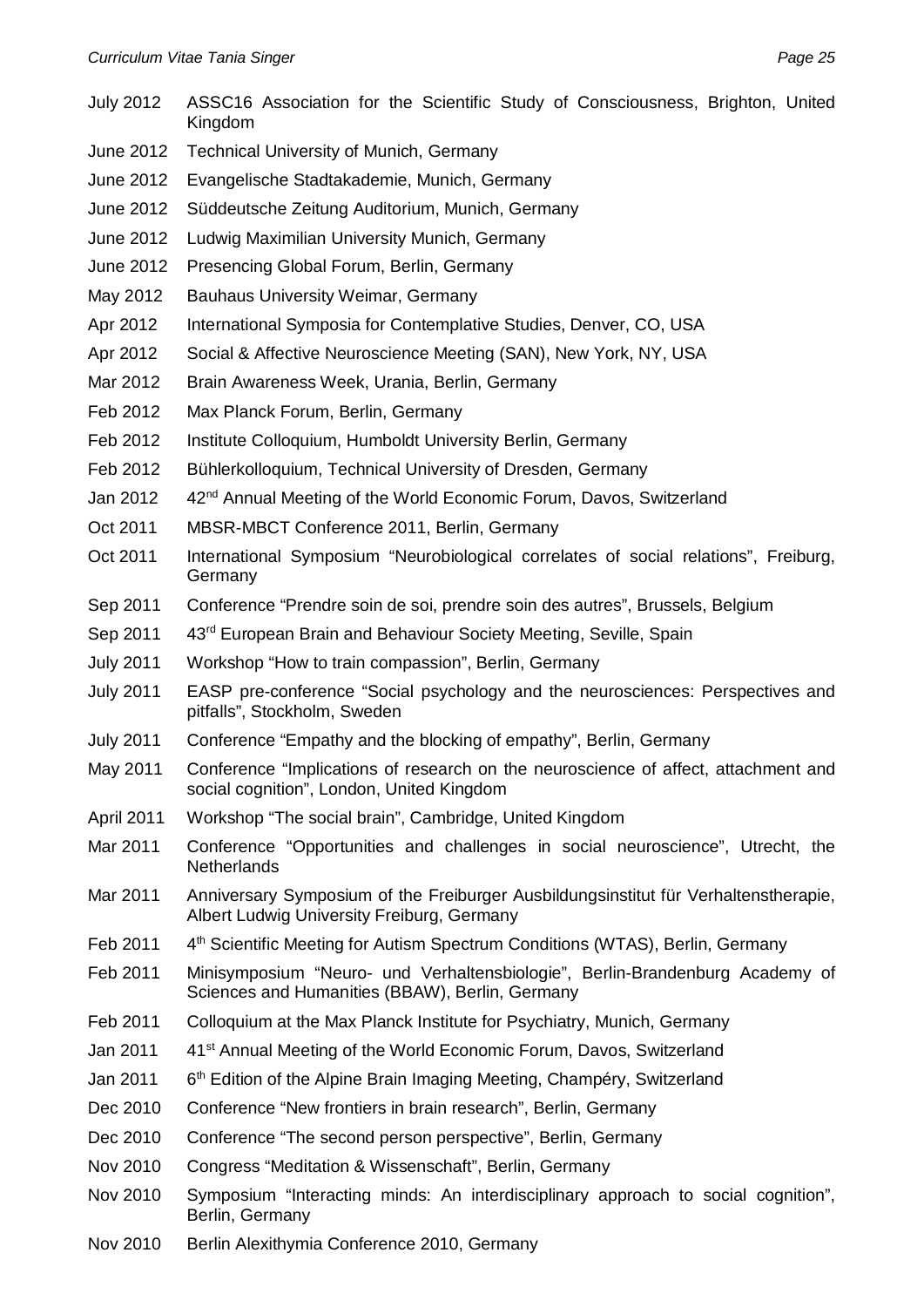| Nov 2010          | Falling Walls 2010 - The Berlin Conference on Future Breakthroughs in Science and<br>Society, Berlin, Germany                                                                                                                                                                                                                                                                                                                    |
|-------------------|----------------------------------------------------------------------------------------------------------------------------------------------------------------------------------------------------------------------------------------------------------------------------------------------------------------------------------------------------------------------------------------------------------------------------------|
| Nov 2010          | Congress "Anxiété < > Dépression: Dimensions relationelles", Association Française<br>des Troubles Anxieux et de la Dépression (AFTAD), Paris, France                                                                                                                                                                                                                                                                            |
| Oct 2010          | Laudation, Fairness Stiftung, Frankfurt, Germany                                                                                                                                                                                                                                                                                                                                                                                 |
| Oct 2010          | Symposium "The embodied mind: Perspectives and limitations", Radboud University,<br>Nijmegen, the Netherlands                                                                                                                                                                                                                                                                                                                    |
| Sep 2010          | INCORE Conference "Cooperation: An interdisciplinary dialogue", Budapest, Hungary                                                                                                                                                                                                                                                                                                                                                |
| June 2010         | Nobel Forum, Karolinska Institute (200-year anniversary), Stockholm, Sweden                                                                                                                                                                                                                                                                                                                                                      |
| May 2010          | 3 <sup>rd</sup> Annual Meeting of the Law and Neuroscience Project (supported by the MacArthur<br>Foundation), Santa Barbara, CA, USA                                                                                                                                                                                                                                                                                            |
| May 2010          | Center for Compassion and Altruism Research and Education (CCARE) Meng-Wu<br>Lecture Series, Stanford University School of Medicine, Stanford, CA, USA                                                                                                                                                                                                                                                                           |
| May 2010          | Sage Center for the Study of the Mind, University of California, Santa Barbara, CA,<br><b>USA</b>                                                                                                                                                                                                                                                                                                                                |
| <b>April 2010</b> | Mind & Life XX Conference "Altruism and compassion in economic systems: A dialogue<br>at the interface of economics, neuroscience and contemplative sciences", Zurich,<br>Switzerland                                                                                                                                                                                                                                            |
| Mar 2010          | "Meditation, empathy, and embodiment" (12 <sup>th</sup> Meeting of the Junior Researchers'<br>Group Philosophy of the Mind), University Hospital Zurich, Switzerland                                                                                                                                                                                                                                                             |
| Dec 2009          | University of Konstanz, Germany                                                                                                                                                                                                                                                                                                                                                                                                  |
| Aug 2009          | Podium discussion "Does meditation influence our brain" with H.H. the 14 <sup>th</sup> Dalai Lama<br>and Matthieu Ricard, Frankfurt/Main, Germany                                                                                                                                                                                                                                                                                |
| <b>Jul 2009</b>   | Conference "Compassion", Max Planck Institute for Human Development, Berlin,<br>Germany                                                                                                                                                                                                                                                                                                                                          |
| Jun 2009          | Conference "Doing emotions: Past, present, and future", Max Planck Institute for<br>Human Development, Berlin, Germany                                                                                                                                                                                                                                                                                                           |
| Jun 2009          | Conference "The primate mind: Built to connect with other minds" (organized by F.B.M.<br>de Waal, Yerkes National Primate Research Center, Emory University, Atlanta, & P.F.<br>Ferrari, Università degli studi di Parma), Erice, Sicily, Italy                                                                                                                                                                                  |
| May 2009          | Stockholm Brain Institute Lecture, Karolinska University Hospital, Stockholm, Sweden                                                                                                                                                                                                                                                                                                                                             |
| Mar 2009          | Compassion Definitions Conference, Stanford University, Stanford, CA, USA                                                                                                                                                                                                                                                                                                                                                        |
| Jan 2009          | Inaugural Conference on Buddhism and Science (with Tenzin Gyatso, H. H. the 14 <sup>th</sup><br>Dalai Lama), Central University of Tibetan Studies, Sarnath, India                                                                                                                                                                                                                                                               |
| Dec 2008          | Conference of the Dutch Scientific Social Psychology Association, VU University<br>Amsterdam, the Netherlands                                                                                                                                                                                                                                                                                                                    |
| <b>Nov 2008</b>   | Symposium "Cognitive neuroscience: From molecule to man" (on the occasion of the<br>opening of the Donders Institute for Brain, Cognition and Behaviour), Radboud<br>University Nijmegen, the Netherlands                                                                                                                                                                                                                        |
| <b>Nov 2008</b>   | Conference "Values and empathy across social barriers: A neurocognitive approach to<br>fairness: The first Barcelona social neuroscience conference" (organized by the New<br>York Academy of Sciences, the Fundació Catalana per a la Recerca i la Innovació, the<br>Càtedra UAB "el cervell social" and the European Science Foundation), Fundació "La<br>Caixa", The Science Museum of the Caixa Foundation, Barcelona, Spain |
| Oct 2008          | 2 <sup>nd</sup> Annual Conference on Happiness & Its Causes, World Happiness Forum, London,<br>United Kingdom                                                                                                                                                                                                                                                                                                                    |
| Sep 2008          | European Science Foundation Exploratory Workshop on Mirror Neurons and Social<br>Cognition, Turin, Italy                                                                                                                                                                                                                                                                                                                         |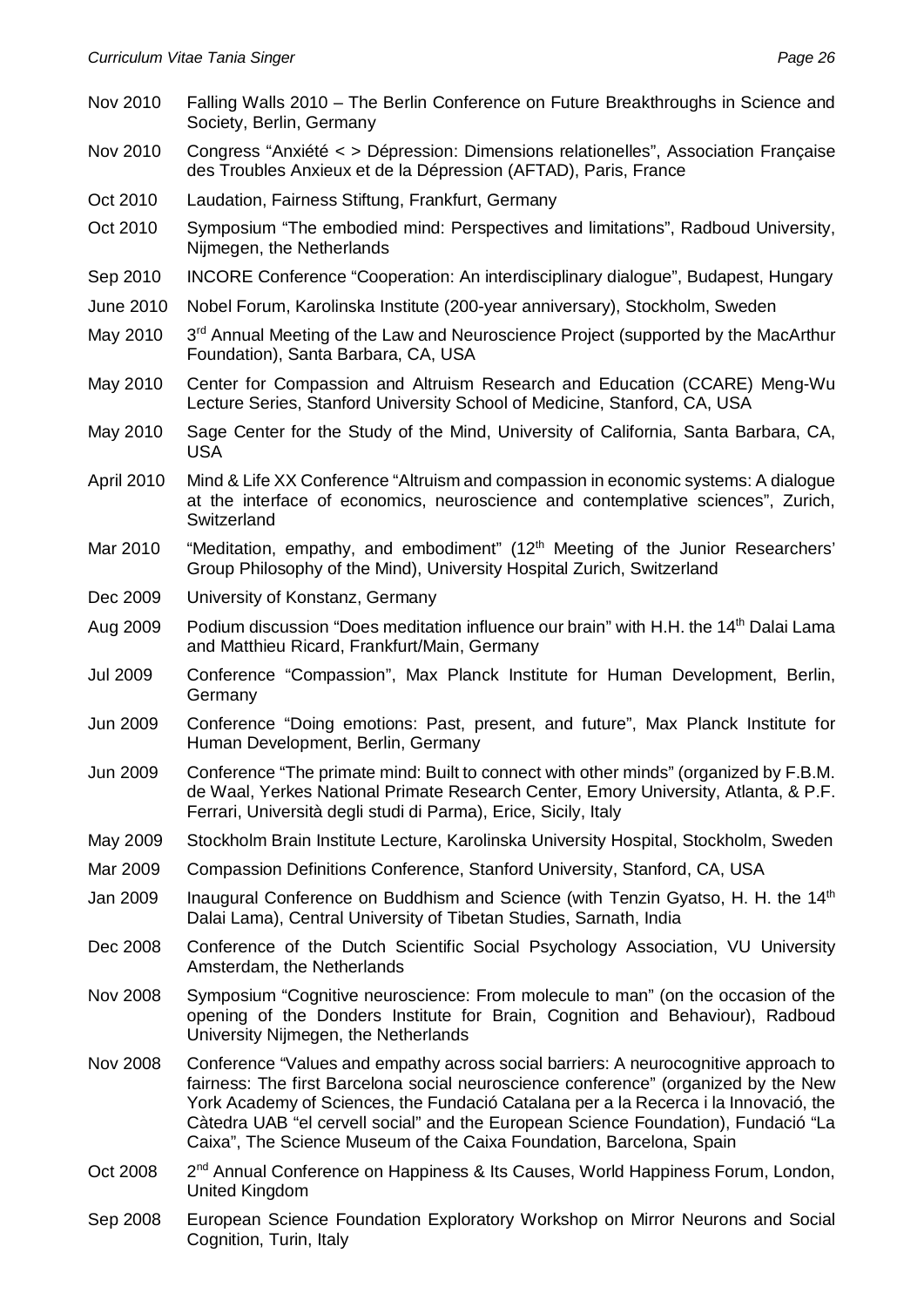| Sep 2008        | Cortona 2008: "Belief vs. knowledge", Cortona, Italy                                                                                                        |
|-----------------|-------------------------------------------------------------------------------------------------------------------------------------------------------------|
| Aug 2008        | 8 <sup>th</sup> International Congress of the F. M. Alexander Technique, Lugano, Switzerland                                                                |
| May 2008        | Max Planck Institute for Human Cognitive and Brain Sciences, Leipzig, Germany                                                                               |
| Apr 2008        | Free University, Berlin, Germany                                                                                                                            |
| Apr 2008        | Mind & Life Meeting with H.H. the 14 <sup>th</sup> Dalai Lama, Ann Arbor, MI, USA                                                                           |
| Apr 2008        | Department of Psychiatry, University of California, San Francisco, CA, USA                                                                                  |
| Mar 2008        | BrainFair 2008: Emotions, University of Zurich, Switzerland                                                                                                 |
| Mar 2008        | Interacting Minds Project, Aarhus University Hospital, Aarhus C, Denmark                                                                                    |
| Nov 2007        | The Compassionate Mind (with Matthieu Ricard, Tibet), Dana Centre, London, United<br>Kingdom                                                                |
| Nov 2007        | Max Planck Institute for Evolutionary Anthropology, Leipzig, Germany                                                                                        |
| Oct 2007        | Max Planck Institute for Human Development, Berlin, Germany                                                                                                 |
| Oct 2007        | Presidential Lecture at the German Pain Congress, Berlin, Germany                                                                                           |
| Sep 2007        | Neuroscience Center Zurich (ZNZ) Symposium 2007, University of Zurich, Switzerland                                                                          |
| <b>Jul 2007</b> | Summer camp "Synergy: The intelligence of the collective", Center for Experimental<br>Societal Design (ZEGG), Belzig, Germany                               |
| <b>Jul 2007</b> | University Clinic Hamburg-Eppendorf, Research Focus Group: Neurosciences,<br>Hamburg, Germany                                                               |
| <b>Jul 2007</b> | Neurofinance Symposium, Zurich, Switzerland                                                                                                                 |
| Jun 2007        | Ernst Strüngmann Forum, Frankfurt Institute for Advanced Studies<br>(FIAS),<br>Frankfurt/Main, Germany                                                      |
| Jun 2007        | 6 <sup>th</sup> Zurich Symposium for Clinical Psychiatry, Psychiatric University Clinic, Zurich,<br>Switzerland                                             |
| May 2007        | NCCR Affective Sciences Workshop "Empathy and prosocial behavior: Are they<br>linked?", Geneva, Switzerland                                                 |
| Apr 2007        | Conference "Mind & Life XIV: A dialogue on the universe in a single atom" (with Tenzin<br>Gyatso, H. H. the 14 <sup>th</sup> Dalai Lama), Dharamsala, India |
| Mar 2007        | Biology of Prosocial Behavior Workshop, Consulate of Switzerland, Swiss House for<br>Advanced Research and Education (SHARE), Cambridge, MA, USA            |
| Feb 2007        | "Social brain" Neurology Symposium, Valens, Switzerland                                                                                                     |
| Jan 2007        | Collegium Helveticum Lectures "Gefühle zeigen - Manifestationsformen emotionaler<br>Prozesse", Zurich, Switzerland                                          |
| Dec 2006        | GlaxoSmithKline Advanced Lectures on Clinical and Experimental Neurology, "Social<br>Cognition", London, United Kingdom                                     |
| <b>Jul 2006</b> | Max Planck Institute for Human Development, Berlin, Germany                                                                                                 |
| Apr 2006        | Health Emotion Symposium: Social Brain, Madison, WI, USA                                                                                                    |
| Apr 2006        | United Kingdom–German Frontier of Science Meeting, Cambridge, United Kingdom                                                                                |
| Mar 2006        | Gruter Institute, Cambridge, United Kingdom                                                                                                                 |
| Mar 2006        | Brain Awareness Week, Rome, Italy                                                                                                                           |
| Mar 2006        | Collège de France, Paris, France                                                                                                                            |
| Mar 2006        | Institut Jean Nicod, Paris, France                                                                                                                          |
| Jan 2006        | McGovern Institute for Brain Research at MIT, Boston, MA, USA                                                                                               |
| Dec 2005        | International Workshop "Contribution of mirroring processes to human mindreading",<br>Château de Maffliers, France                                          |